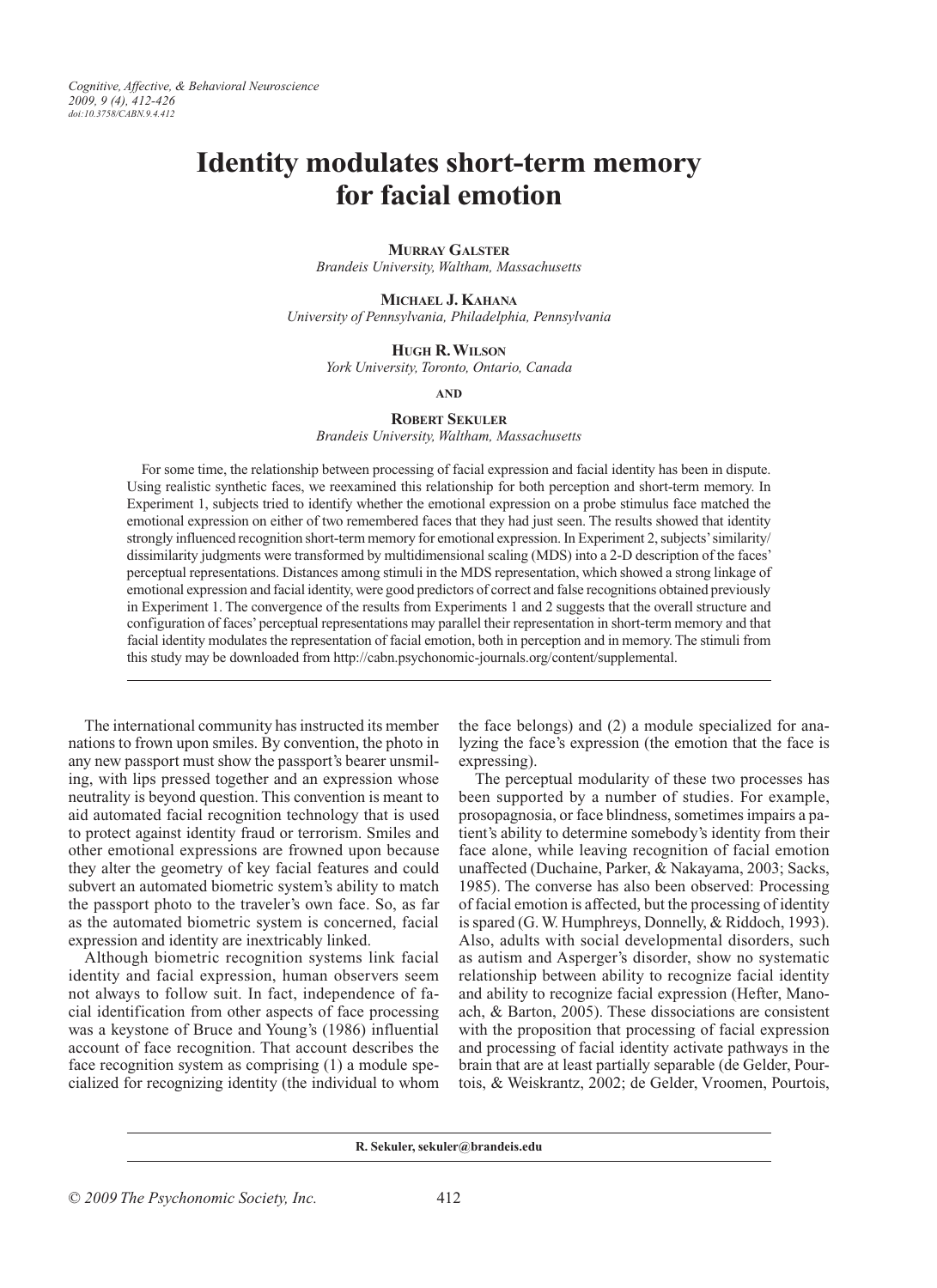& Zuck, 1994). Claims about the independence of identity and emotion perception have not gone unchallenged (for a review, see Posamentier & Abdi, 2003). Thus, a pair of recent studies produced conflicting results, using the adaptation aftereffect (Ellamil, Susskind, & Anderson, 2008; Fox, Oruc, & Barton, 2008). Using a different experimental paradigm, Ganel and Goshen-Gottstein (2004) asked subjects to categorize photographs either according to the identity they showed or according to the emotion displayed. The stimuli were photographs of two different people (identities) shown in two different emotional expressions and in two different views. In either case, the dimension that subjects attempted to ignore continued to influence the speed with which the items were classified on the other, attended dimension. Baudouin, Martin, Tiberghien, Verlut, and Franck (2002) used a similar experimental design, with schizophrenic as well as normal subjects. Both groups of subjects showed a striking asymmetry of influence between the two dimensions, with differences in identity exerting far less influence on judgments of emotion than vice versa. Moreover, the degree of interattribute interference varied strongly with the severity of negative symptoms in the schizophrenic subjects.

Unfortunately, these studies, and other behavioral studies of interactions between identity and emotion, have based their conclusions on stimuli that were a narrow, unsystematic sample from the task-relevant stimulus space. For example, in each experiment, Ganel and Goshen-Gottstein (2004) and Baudouin et al. (2002) tested subjects with just two different faces, each in combination with just two different emotions. This arrangement makes it difficult to characterize precisely the cross talk between the two dimensions. These studies made no real effort to test the boundary conditions for perceptual independence, which would have required stimulus materials whose similarity relations were carefully chosen and controlled (Sekuler & Kahana, 2007). In the experiments reported here, similarity relations among faces and emotions were manipulated so as to challenge subjects' ability to perceive and remember facial emotion independently of facial identity. Our goals were to determine whether short-term memory for emotion is influenced by identity and whether this potential influence could be explained by perceptual similarity, and to do so with stimuli whose perceptual similarities were well defined.

Divergence between the processing of stimulus attributes at one level, such as at a perceptual level, does not guarantee that their independence will be preserved at a subsequent stage of processing, as Ashby and Maddox (1990) have pointed out. Although their argument focused on decision making, their general point would seem to apply to memory storage and recall as well. Given the distributed, interactive nature of the neural network that may be responsible for processing faces (Haxby, Hoffman, & Gobbini, 2000), Ashby and Maddox's argument might be particularly relevant for face-related tasks. Demonstrations that facial identity and facial emotion are perceptu-

ally independent do not guarantee that this independence is preserved when it comes to memory. Therefore, we set out to assess the relationships between facial identity and facial emotion at the perceptual level and at the level of short-term memory.1

# **EXPERIMENT 1**

The choice of appropriate stimuli is clearly an important one for any experiment (Stevens, 1951), but, arguably, never more so than for an experiment that seeks to examine connections between memory for facial expression and facial identity. In fact, the similarity of one face's identity to another or one emotional expression to another limits performance in a variety of settings, such as learning name–face associations (Pantelis, van Vugt, Sekuler, Wilson, & Kahana, 2008) and cases of mistaken identity (Wells, 1993), to name just two. Wilson, Loffler, and Wilkinson (2002) developed a class of synthetic faces that offer the qualities needed. These include good realism and recognizability, achieved without sacrificing control of stimulus characteristics. These realistic synthetic faces are known as *Wilson faces*, and full details of their construction have been given elsewhere (Wilson et al., 2002). Figure 1 shows examples of Wilson faces. In brief, these faces are synthesized from several dozen independent measurements made on photographs of a person's face. For example, the nose and mouth of a synthetic face reflect measurements of an individual's mouth width, lip thickness, and nose width and length. Filtering the faces removes textures and hair, leaving the hairline intact. In their initial applications, Wilson faces were neutral with respect to emotional expression. Subsequently, though, Goren and Wilson (2006) developed a method for introducing distinct emotional expressions at graded levels of intensity. With these faces, one can construct stimulus sets with graded and distinct emotional expressions (Goren & Wilson, 2006) and varying similarity relations among faces belonging to different individuals (facial identity). Wilson faces are good approximations to actual faces, producing levels of neural activation in the brain's face regions that are comparable to the activations evoked by high-fidelity photographs of individual faces (Loffler, Yourganov, Wilkinson, & Wilson, 2005) and exhibiting substantial face-inversion effects (Goren & Wilson, 2006), which is taken as a hallmark of face processing (but see R. Russell, Biederman, Nederhouser, & Sinha, 2007). In addition, Goren and Wilson demonstrated that emotional expressions on Wilson faces can be extracted quickly—that is, from presentations lasting 110 msec. This rapidity of processing was important to our choice of stimuli, since conspecifics, including those from our own species, often can interpret an emotional expression that is glimpsed in a single brief fixation (Ekman, 1993). Furthermore, Wilson faces preserve facial identity, which allows a face to be accurately matched to the photograph of the individual from which it was derived (Goren & Wilson, 2006; Loffler, Gordon, Wilkinson, Goren, & Wilson, 2005; Wilson et al., 2002; Wilson & Wilkinson, 2002). Finally, the value of Wilson faces has been demonstrated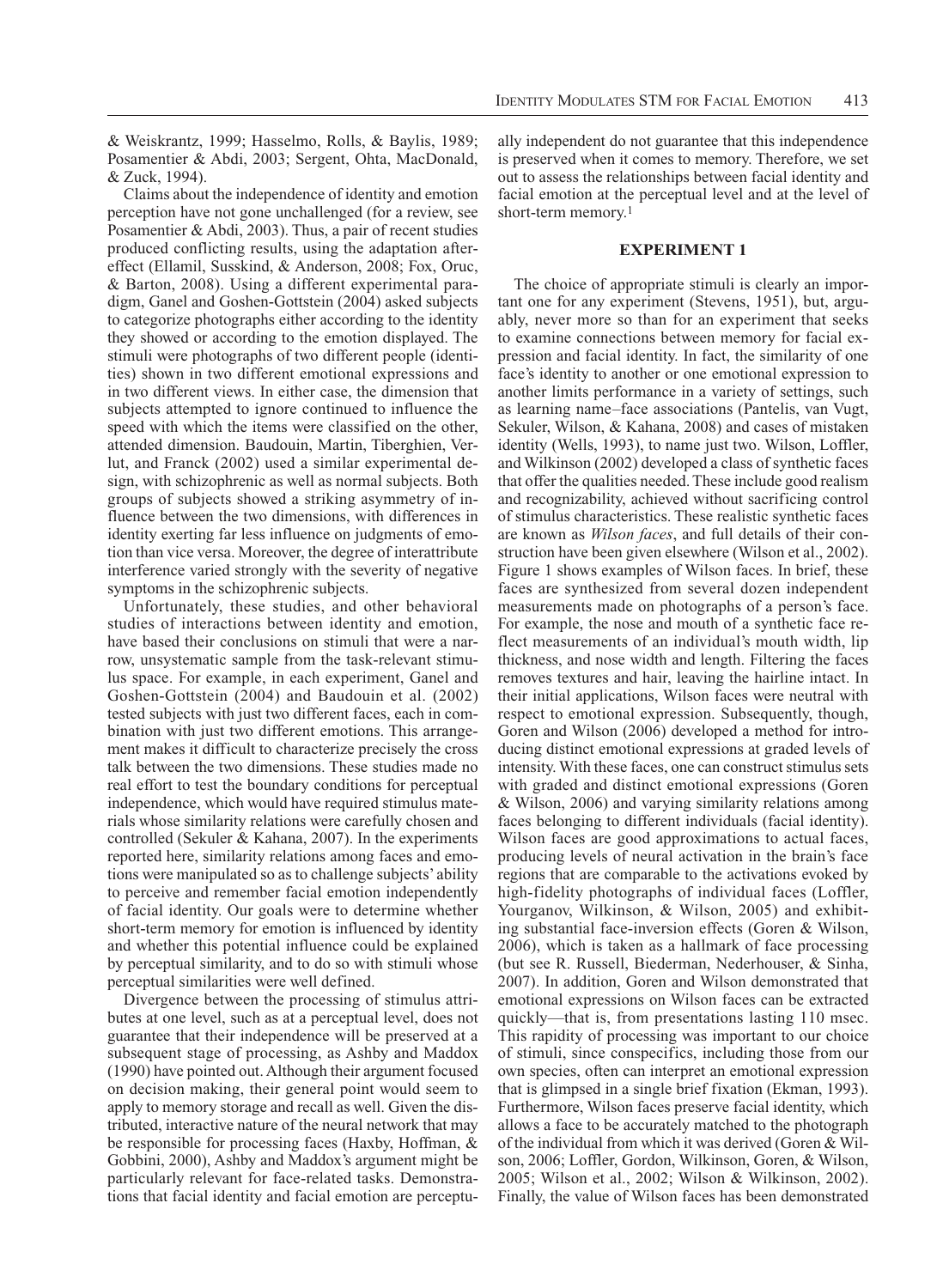

**Figure 1. Examples of the Wilson faces used as stimuli here. (A–C and E–G)Variants of a single female face. PanelsA–C and G show this female with expressions that are neutral (A), maximally sad (B), maximally fearful (C), and maximally angry (G). Panels E–F show this same female exhibiting different degrees of anger, from mild (E) to maximal (G). For comparison with panel C, panel D shows maximal fear exhibited by a different female face. Other examples are available in the supplementary material to this article.**

in studies of short-term recognition memory (Sekuler & Kahana, 2007; Yotsumoto, Kahana, Wilson, & Sekuler, 2007) and associative learning of face–name pairs (Pantelis et al., 2008). They have also have proved useful in studying the way that a face's emotional expression affects an onlooker's gaze (Fung et al., 2008; Isaacowitz, Toner, Goren, & Wilson, 2008; Isaacowitz, Wadlinger, Goren, & Wilson, 2006a, 2006b).

Guided by Ekman and Friesen's (1975) facial action coding system, Goren and Wilson (2006) demonstrated that a synthetic face's emotional expression could be controlled by modifying the relative positions and/or orientations of 10 facial structures that contribute to facial expression of emotion. With a nominally neutral face as a starting point, some desired emotion is produced by adjusting variables such as the amount of visible sclera (Whalen et al., 2004), the positions of upper and lower eyelids, the shape and position of the eyebrows (Sadr, Jarudi, & Sinha, 2003), the width of the nose, and the curvature and size of the mouth. Moreover, the *degree* of each emotion can be systematically manipulated by varying the *amount* by which these structural features are altered. Additional details about the construction of synthetic faces that convey emotions have been given elsewhere (Goren & Wilson, 2006).

While photographs were being taken to provide the raw material for the Wilson face, each person photographed was instructed to assume and hold a neutral expression. However, even perfect compliance with this instruction does not guarantee that the resulting facial expression will consistently be perceived as neutral. Since Darwin's (1872) pioneering explorations of facial expression, it has been known that some people's faces when physically at rest—that is, with relaxed facial muscles—are perceived by others as expressing some particular emotion. This point was recently confirmed and generalized in an extensive, systematic study (Neth & Martinez, 2009). As a result of such observations, we were not surprised that a casual examination showed that some of the 79 "neutral" Wilson faces seemed to display some characteristic emotion, which differed among faces. We therefore decided to identify Wilson faces whose neutral expressions, and other expressions as well, were most likely to be perceived accurately. These faces would then be used as stimuli in our experiments.

The stimulus pool comprised 79 nominally neutral Wilson faces. Each was based on a photograph of a different person, 40 Caucasian females and 39 Caucasian males. Prior to being photographed, the subject of the photograph had been instructed to adopt a neutral, relaxed pose that displayed no emotion. Using an algorithm introduced by Goren and Wilson (2006), we generated nine variants of each neutral face by morphing the neutral expression into three distinct emotional expressions fear, anger, and sadness—with three degrees of each. We opted against including happy faces in the stimulus set because Goren and Wilson's algorithm prevented the lips from parting when a smile was called for. This constraint, which kept any teeth from showing, caused many subjects in preliminary tests to describe the smiles as inauthentic. The morphing operation was guided by Ekman and Friesen's (1975) description of the feature changes that normally characterize each emotion. In particular, changes were applied to 10 features: height and shape of eyebrows, amount of visible sclera, upper and lower eyelid positions, flare of the nostrils, and curvature and size of the mouth and lips. As Table 1 indicates, combinations of changes in these features produced three distinct emotions. Texture information was removed from the faces, forcing emotions to be recognized mainly on the basis of geometric information.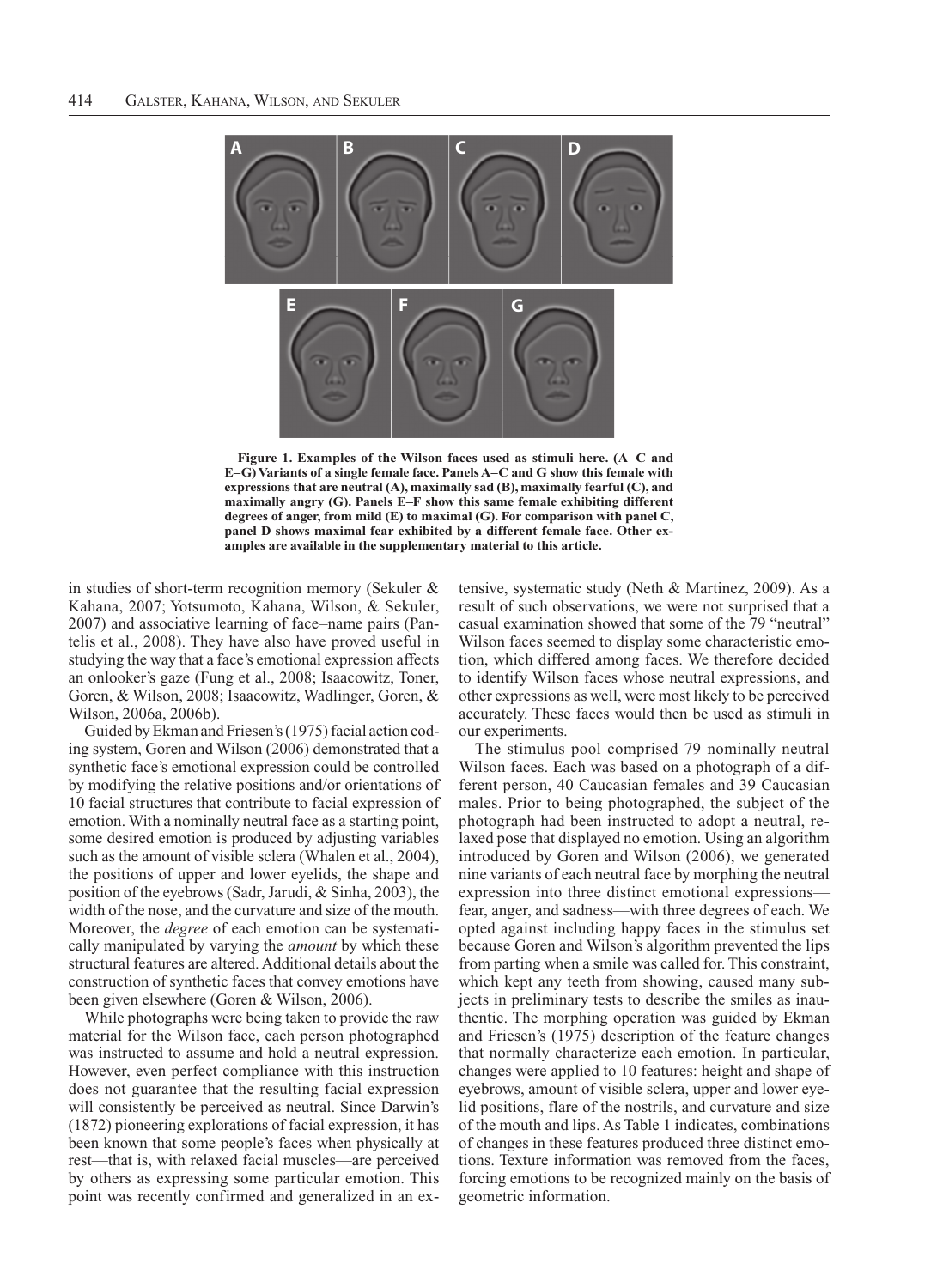| Feature Change                       | Sad | Anger | Fear |
|--------------------------------------|-----|-------|------|
| Nostril flare                        |     |       |      |
| Brow distance                        |     |       |      |
| Brow upward curve                    |     |       |      |
| Brow curvature                       |     |       |      |
| Brow height                          |     |       |      |
| Upper eyelid height (visible sclera) |     |       |      |
| Lower lid position                   |     |       |      |
| Outer edges of mouth                 |     |       |      |
| Width of mouth                       |     |       |      |
| Position of lower lip                |     |       |      |

Note—Each **II** marks a feature that was changed in order to generate the named emotion; each  $\Box$  entry in the table marks a feature that was not changed in generating the emotion.

Earlier, Goren and Wilson (2006) had determined the stimulus conditions that produced each face's strongest perceived emotion. This was based on naive individuals' judgments of faces whose arrangement of characteristic features were deemed to be most effective in expressing a particular emotion, using criteria that included an expression's believability. More extreme displacements of facial features produced emotions that appeared to be counterfeit. We started with Goren and Wilson's values for the maximum intensity (100%) of each emotion that could be expressed by each face, and generated faces with emotional expressions were at a metric distance of 33%, 67%, or 100% from neutral to maximum. These values can be redescribed in terms of the threshold changes in facial features needed for correct identification of a facial emotion. On the basis of the emotion identification thresholds reported by Goren and Wilson, 33%, 67%, and 100% of the maximum achievable facial emotion correspond to  $\sim$ 1.3, 2.7, and 4.0 times the threshold for identifying the emotion. Note that individual differences in identification thresholds (Goren & Wilson, 2006) make these values only approximate.

Experiment 1 comprised two phases. In the first phase, the large stimulus pool was culled in order to identify those faces whose neutral expression was clearest—that is, with the least tinge of some emotion. This first phase was necessitated by the fact that some faces appear to express a characteristic emotion even when the face's owner does not mean to express an emotion (e.g., Neth & Martinez, 2009). In the second phase of the experiment, the faces identified in the first phase were used as the stimuli in a visual recognition task. Independent groups of subjects served in these two phases. The following describes each phase in turn.

## **Method: Phase 1**

**Subjects**. Seven undergraduate students naive as to the purpose of the experiment participated. Four served in a single session each; 3 served in two sessions. For the subjects who served in more than one session, data were averaged over sessions for analysis. All the subjects were paid for their participation.

**Procedure**. The stimuli were presented on a computer display located 114 cm from the subject. Each trial was begun by a keypress that caused a fixation cross to appear at the center of the display. After 900 msec, the fixation cross was replaced by a single Wilson face, which remained visible for 110 msec. The subject then responded using the keyboard, indicating whether the face appeared to be angry, fearful, happy, neutral, or sad. The relatively brief stimulus presentation was chosen for consistency with conditions that had been used in most previous studies with Wilson faces, and also in order to mimic the limited information that a person might take in during a single brief glance, minimizing reliance on detailed scrutiny.

Stimuli were displayed using MATLAB with functions from the Psychophysics Toolbox (Brainard, 1997). On the display screen, each Wilson face measured approximately  $5.5^{\circ} \times 3.8^{\circ}$ . The spatial position of the face was randomized by the addition of horizontal and vertical displacements drawn from a uniform random distribution with a mean of 12.6 minarc and a range of 2.1–23.1 minarc. No feedback was provided after a response.

In each session, the subjects saw, in random order, nominally neutral faces and faces that were intended to express some emotion. In that random order, each nominally neutral face was presented four times, with each face intended to express some emotion presented just once. Since others had demonstrated that naive judges easily and consistently recognized Wilson faces' emotions (Isaacowitz et al., 2006b), we decided not to give the subjects an opportunity to become familiar with Wilson faces prior to testing.

## **Results**

To select the faces that would later be used in our memory experiment, we identified the faces whose nominally neutral versions were most consistently categorized as neutral. This screening process was stimulated by earlier observations that individual differences, including differences in facial anatomy, influence the success with which individuals' emotional expressions are categorized (Gosselin & Kirouac, 1995). In our experiment, 13 of the 79 nominally neutral faces were correctly classified as neutral at least 85% of the time. From these 13 faces, we identified 6, 3 male and 3 female, whose emotions were most accurately identified when the emotion was presented at its weakest intensity—that is, 33% of its maximum strength. For the 6 faces, the mean accuracy (and range) with which each emotion was correctly categorized was .63 (.50–.90) for anger, .45 (.20–.80) for sadness, and .60 (.50–.70) for fear.

As was expected, strongly expressed emotions were identified more accurately than weaker ones were. In particular, faces meant to express emotions more strongly that is, either 67% or 100% of maximum—were correctly categorized on virtually every presentation, despite the brief viewing time. As will be explained below, various forms of these 6 individuals' faces were used in Phase 2 as stimuli with which to assess recognition memory and, then, in the subsequent experiment to assess perception of the stimuli.

# **Method: Phase 2**

With the stimuli that had been identified as most representative of the emotional states of interest, we carried out a short-term recognition procedure to examine possible connections between memory for facial identity and memory for facial expression. On each trial, the subjects saw 2 successively presented faces, each representing some combination of facial identity and emotion (including neutral faces). The subjects judged whether the category and degree of emotion on a subsequently presented probe face matched the category and degree of emotion that had been seen on 1 of the 2 study faces. We presented 2 study faces on each trial, rather than just 1, in order to increase the difficulty of the memory task. Stimuli for each trial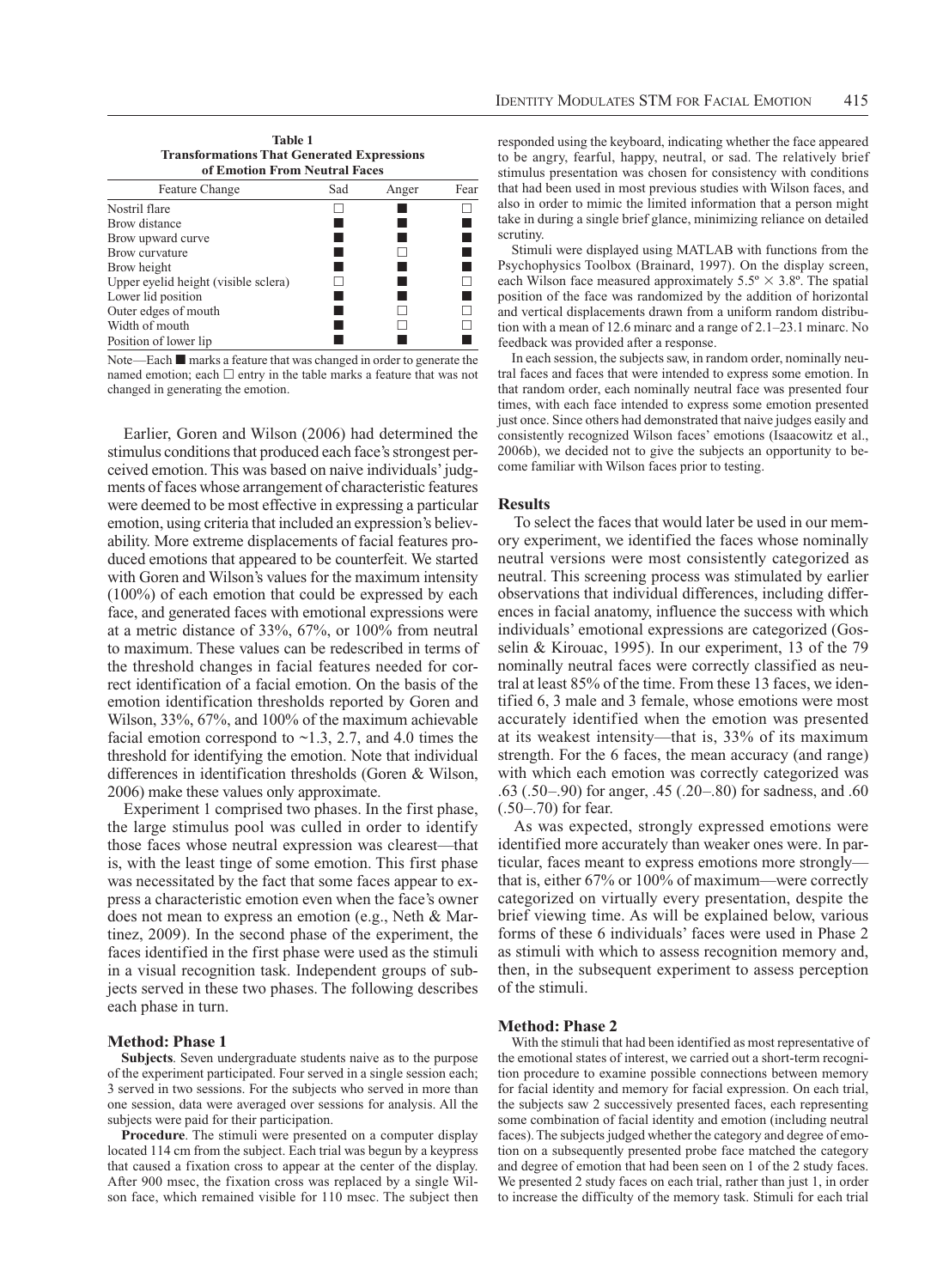were chosen from a set of 60 possible faces, with 10 variants based on each of the 6 faces identified as best exemplifying both neutral expressions and appropriate emotions. Each set of 10 comprised a neutral version of the face, and three different levels of intensity (33%, 67%, and 100% of maximum) for each of three emotion categories (sadness, anger, and fear).

**Subjects**. Seventeen subjects, 9 of them female, participated in this and the following experiment. None had participated in Phase 1's effort to identify the most suitable face stimuli. The subjects, 18–29 years of age, had normal or corrected-to-normal vision and were paid for their participation. One female subject's data had to be discarded prior to analysis because of chance-level performance.

**Procedure**. On each trial, the subject first saw two study faces presented one after the other. These two faces were followed by a test or probe face. The subject's task was to determine whether the expression on the probe face exactly matched the expression that had been seen on either of the two list faces, ignoring the identities. The subjects were instructed that a match required that *both* the category of emotion (neutral, fearful, angry, or sad) *and*, for nonneutral faces, the intensity of that emotion (33%, 67%, or 100% of maximum) had to match. This instruction was reinforced on each trial by postresponse feedback, distinctive tones that signaled whether the subject's response had been correct.

At the start of a trial, a fixation cross appeared at the center of the screen for 500 msec. The fixation point disappeared, and the first study item face,  $s_1$ , appeared for 110 msec, after which it disappeared. This was followed by a 200-msec interstimulus interval and, then, presentation of the second study item face,  $s<sub>2</sub>$ , for 110 msec. A 1,200-msec delay followed the two study items, during which a tone sounded, indicating that the next stimulus face would be the probe, *p*, which also was displayed for 110 msec. A subject responded by pressing one key if the probe face's expression (category as well as intensity) matched that of either study item and by pressing a different key if the probe face's emotion and intensity did not match either study item. To minimize the usefulness of vernier cues, the horizontal and vertical location of each was jittered by a random displacement drawn from a uniform distribution with a mean of  $\pm 12.6$  minarc (range = 2.1–23.1 minarc). The viewing distance was 114 cm.

The relationship between a trial's study items and its *p* gave rise to two types of trials, target and lure. A *target* trial was one on which *p*'s expression (category and intensity) matched the expression of 1 of the 2 previously seen faces; here, the correct response would be *yes*. A *lure* trial was one on which *p*'s expression matched that of neither study item; here, the correct response would be *no*. Note that lure trials included ones on which the emotional *category*, but not the *intensity* of the probe's expression, matched that seen on a study item. Lure and target trials occurred in random order. With equal probability, the 60 different stimulus faces (combinations of emotion category and intensity) could be the probe on any trial.

Each subject served in four sessions of 320 trials each. In each session, target and lure trials occurred equally often. The first 8 trials of each session (4 lure and 4 target trials) were practice, and their results were discarded before data analysis.

In addition to equalizing the frequencies of target and lure trials, several other constraints controlled the makeup of stimuli on particular subclasses of target and lure trials. In describing these constraints, the term *identity* signifies the person whose face is represented in a stimulus. More specifically, a face's *identity* refers to the particular person of the six different people, three males and three females, whose faces passed the sieve of Phase 1. Target and lure trials were constructed so that the probe's identity matched that of one item, both study items, or no study item. In addition, any combination of emotion category and intensity could appear only once in the study set. When two study items happened to share the same identity, our experimental design forced those two faces to display emotions from different categories. Finally, on some lure trials, the probe's emotion matched the emotion category but not the intensity of one of the study items, which allowed us to examine the effect of an intensity mismatch. Figure 2 provides a more detailed account of the distribution of target and lure trials.

**Analysis**. Across subjects and sessions, 17 trials had to be discarded because of technical errors in recording the data. The remaining 21,643 trials were used in the analyses described below. Recognition performance level was quite stable over the four sessions of testing  $[F(3,45) = 0.04, p = .989]$ . In addition, a *t* test for two independent samples showed that male and female subjects' performance did not differ from one another  $[t(14) = -0.311, p =$ .76]. Therefore, the data for the subsequent analyses were averaged over both sessions and subjects' gender.

#### **Results and Discussion**

To determine whether memory for emotional expression was influenced by the identity of the expressing face, we first compared recognition of emotion (1) when the probe face's emotion category and intensity matched those of a study face but their identities did not match and (2) when the probe face's emotion category and intensity, as well as the face's identity, matched those of a study face. For every one of the 16 subjects, correct recognitions were higher in the second case, when emotion and identity both matched, than in the first case, when emotion category and intensity matched but identity did not. The values of *P*(Yes) for the two cases differed significantly  $[t(15) = 10.383, p < .0001]$ . So, even though judgments were supposed to be based on emotional expression alone, the identity of the probe face clearly influenced memory for emotional expression.

Recall that a correct recognition required that the probe's emotion match not only the category of emotion of a study face, but also its intensity (33%, 67%, or 100% of maximum). The subjects were to respond *no* if the probe shared an emotion *category* with one of the study items but expressed that emotion in a different degree. Recall also that a match or lack of match on facial identity was entirely irrelevant to the judgment. Figure 3 shows the impact of varying the degree of mismatch between the probe's emotional intensity and the emotional intensity of a study item. This effect is shown in the figure for several conditions of match or mismatch between probe identity and study item identity. Note that when the mismatch was zero (0% on the figure's horizontal axis), a *yes*  response consisted of a correct recognition. So the trio of open symbols at the left side of the graph all represent correct recognitions—that is, *yes* responses on trials that were consistent with the instructions given to the subjects. The filled symbols indicate false recognitions—that is, *yes* responses to cases in which there was a mismatch between the emotional intensity of the probe face and the emotional intensity of the study items. In these cases, the correct response would have been *no*. As may be evident from the graph, the overall proportion of *yes* responses declines as the emotional intensity of the probe increasingly deviates from that of the probe  $[F(2,30) = 52.588]$ ,  $p < .001$ ].

Data points on the higher of the two curves represent trials on which not only the probe's emotion category, but also its facial identity, matched a study item  $(\Box$  and  $\blacksquare)$ . Data points on the lower of the two curves represent tri-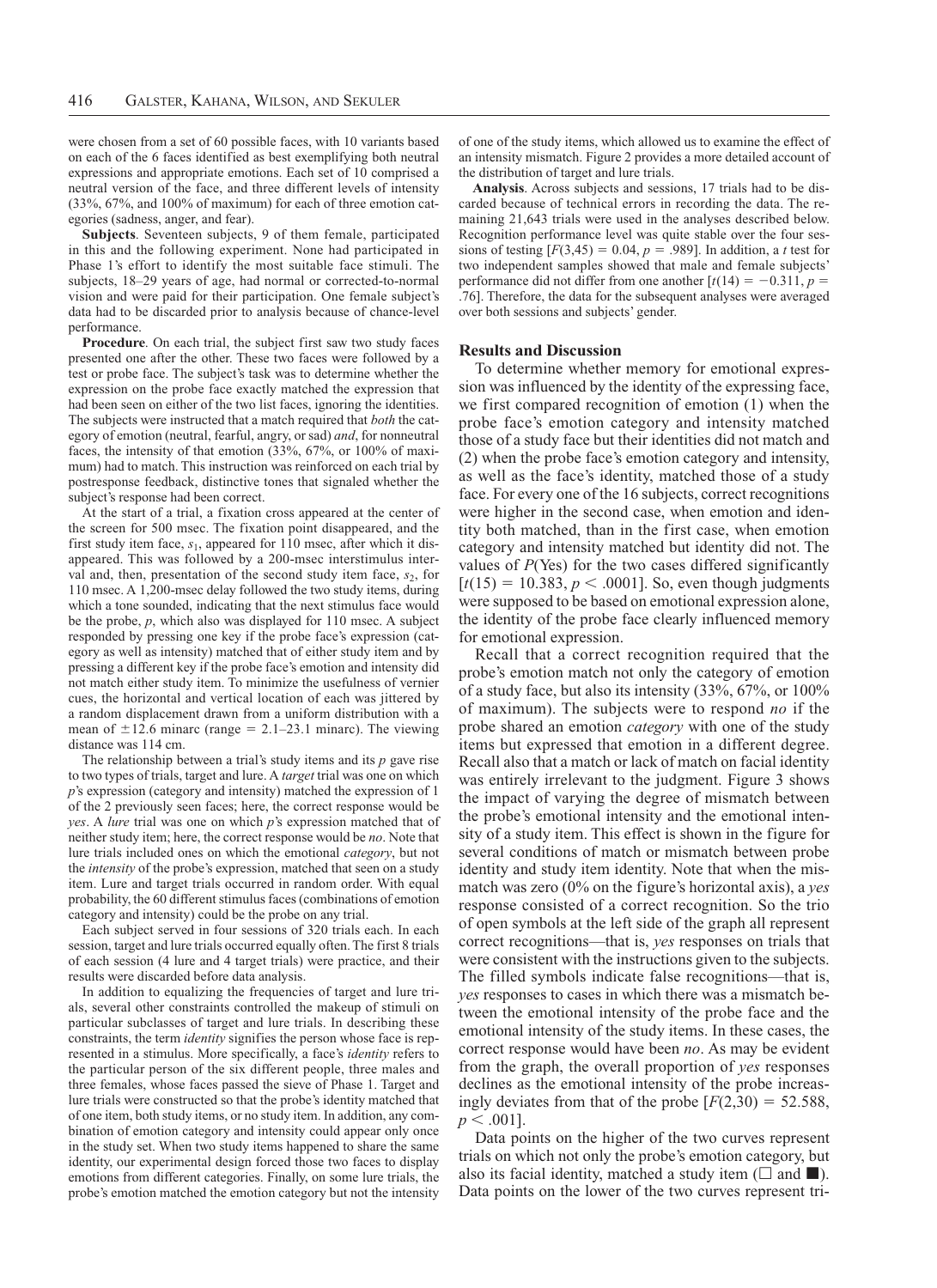

**Figure 2. Constitution of trial subtypes: Distribution of trials across different categories of study lists and probes. The broadest categories are enumerated in the leftmost column. (A)Both study items expressed the same emotion, although to different degrees, and both had the same facial identity (ID; 24 trials). (B) Both study items expressed the same emotion, although to different degrees, but the faces represented distinct IDs (24 trials). (C)The study items expressed different emotions and represented distinct IDs (32 trials). (D) One face in the list was neutral, the other expressed some emotion (24 trials). Within each of these four categories, half the trials consisted of targettrials (T***;* **the emotion category and intensity displayed by the probe matched those of one of the study items), and the other half consisted of lure trials (L; the emotion category and intensity displayed by the probe matched those of neither study item). The third column in the figure describes the IDs of the probe faces for each type of trial, and the fourth column describes the emotion associated with those trial types.**

als on which the match was on emotion category alone, with the identity of the probe face being distinct from the identity of either study item ( $\circ$  and  $\bullet$ ). Although differences between the two sets of data points may seem modest, *P*(Yes) for a match on both identity and emotion category is consistently and significantly higher than *P*(Yes) for a match on emotion category alone  $[F(1,15) =$ 16.554,  $p < .001$ ]. The interaction between the two main variables, degree and kind of match, was not significant  $[F(2,30) = 1.072, p > .355]$ . The difference between corresponding points on the two curves confirms that judgments of emotional expression are influenced by the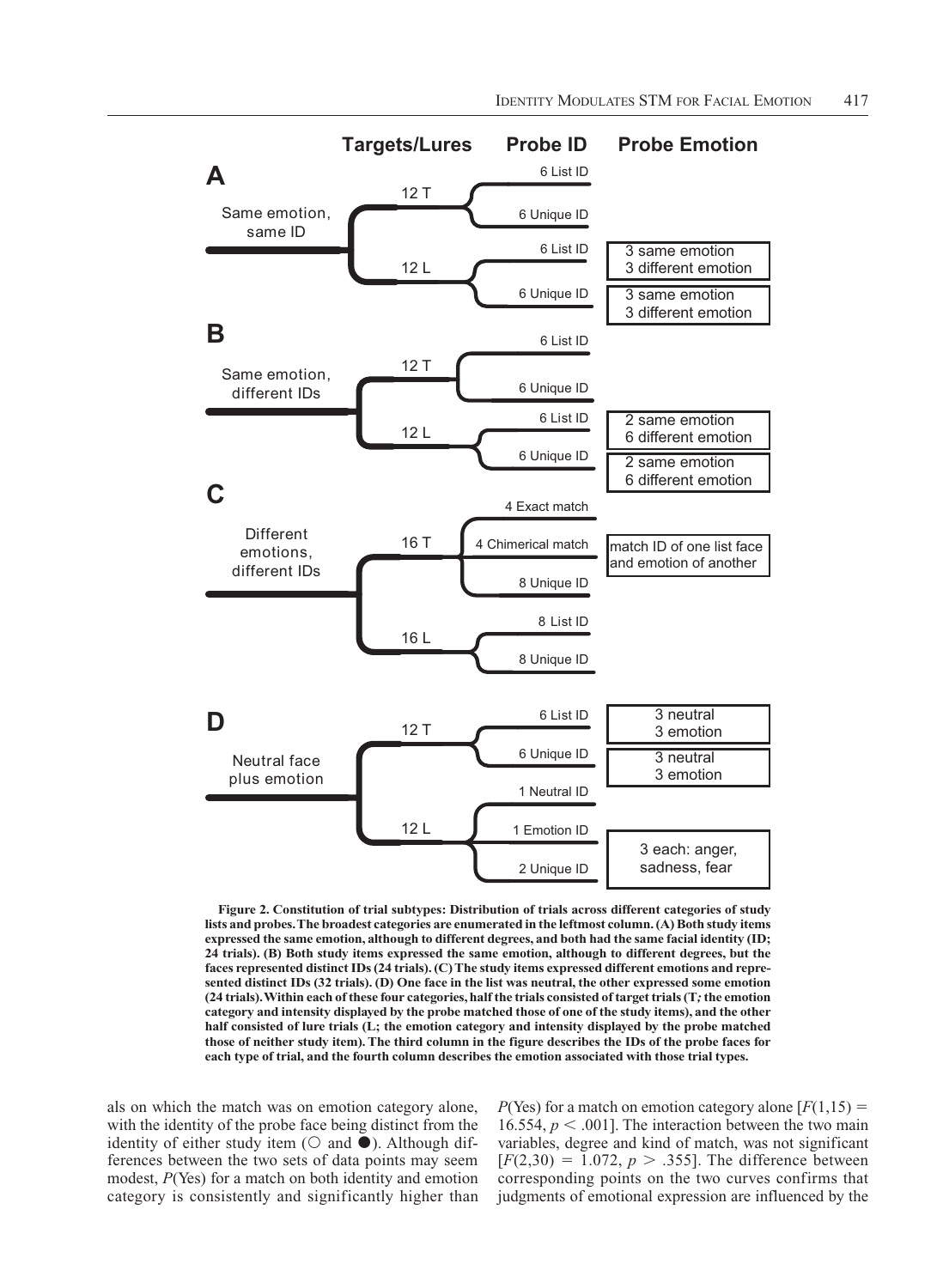

**Figure 3. Effect of varying the degree of mismatch between the probe's emotional intensity and the emotional intensity of a study item. The horizontal axis represents the degree of mismatch, with the leftmost value, 0%, signifying a complete match in intensity. The open symbols, plotted against that one value, represent correct recognitions; the closed symbols, plotted against the two other values (33% and 67%), represent false recognitions—that is, incorrect assertions that the probe's emotion category and intensity match those of a study item. Data points on the upper curve represent** *P***(Yes) when the probe's emotion category and its facial identity both matched those of a study item; data points on the lower curve represent** *P***(Yes) when the probe's category of emotion matched that of a study face but their facial identities**  differed. The single open data point at the upper left  $(\triangle)$  rep**resents** *P***(Yes) when the probe's emotion category and emotion intensity matched those of one study item, while, additionally, the probe's facial identity matched that of both study items. The vertical center of the gray horizontal bar gives the mean value of** *P***(Yes) for trials on which a probe's identity matched that of one study item, but the probe expressed a category of emotion different from that of either study item; the thickness of that bar corresponds to**  $\pm 1$ *SEM***.** 

presence of match on identity—despite the fact that the subjects were explicitly instructed to ignore that aspect of the stimulus when making recognition judgments. This point is reinforced by the value of *P*(Yes) produced when the probe's emotion category and intensity matched those of one study item but the probe's identity matched that of both study items  $(\triangle)$ . Because such trials were relatively rare, as compared with the other trial types represented in the figure, we opted against applying a genuine statistical analysis. However, the figure does suggest an incremental effect when the probe matched the identity of both study faces  $(\triangle)$  over and above what is seen when it matched the identity of only one study face  $(\Box)$ .

The vertical center of the horizontal gray bar in Figure 3 corresponds to the mean proportion of *yes* responses made when the probe's identity, but not its emotion category, matched the identity of a study item; the thickness of that same bar corresponds to  $\pm 1$  standard error of the mean. This mean value provides a baseline that isolates the influence of shared facial identity. Note that when probe and study faces share the same emotion category, but the intensity of that expression differs by  $67\%$  (rightmost  $\bullet$ ), *P*(Yes) falls to a level that would be expected from a match in identity alone. So, a face whose emotion category is the same as the probe's but whose emotional intensity differs by 67% is no more likely to promote a false recognition than is a face that shares the probe's identity but expresses an entirely different category of emotion.

# **EXPERIMENT 2**

Results from various physiological studies have encouraged the view "that storage and rehearsal in working memory is accomplished by mechanisms that have evolved to work on problems of perception and action" (Jonides, Lacey, & Nee, 2005). More specifically, a number of studies have supported the idea that perception and short-term memory share essential resources (e.g., Agam & Sekuler, 2007; Kosslyn, Thompson, Kim, & Alpert, 1995; Postle, 2006). With behavioral measures alone, we could not directly test this hypothesis of shared resource, but we could test one of its implications—namely, a structural parallel between (1) the memory representation of facial emotion and identity, as revealed in Experiment 1, and (2) the perceptual representation of the same faces.

As a first step in exploring possible parallels between perceptual and memory representations, the subjects made perceptual judgments of faces' similarity or dissimilarity to one another. These perceptual judgments, made while all the stimuli remained visible to the subjects, were transformed into a description of the perceptual space within which the faces were embedded. Finally, we determined whether the similarity relations within the perceptual description could account for the correct or false recognitions that the subjects made in Experiment 2's tests of short-term memory. To generate the description of the faces' perceptual representation, we used multidimensional scaling (MDS). Using only faces with neutral expressions, Yotsumoto et al. (2007) used this same method to characterize the perceptual similarity space for a set of Wilson faces comprising just four different identities, all female. Our first goal was to characterize the similarity space for the faces that had been used in the second phase of Experiment 1. These included not only several different male and female identities, but also expressions of various emotions and intensities of emotions. We then used the pairwise distances in this perceptual space in order to account for the short-term recognition memory results from Experiment 2.

#### **Method**

**Stimuli**. The stimuli were the same 60 combinations of facial identity and facial expression of emotion that were used earlier, in Experiment 1.

**Subjects**. All the subjects who served in Experiment 1, plus 1 additional female subject, served here. The subjects, 18–29 years of age, had normal or corrected-to-normal vision and were paid for their participation.2

**Procedure**. To quantify the similarity among faces of various identity–emotion combinations, we used the method of triads (Torg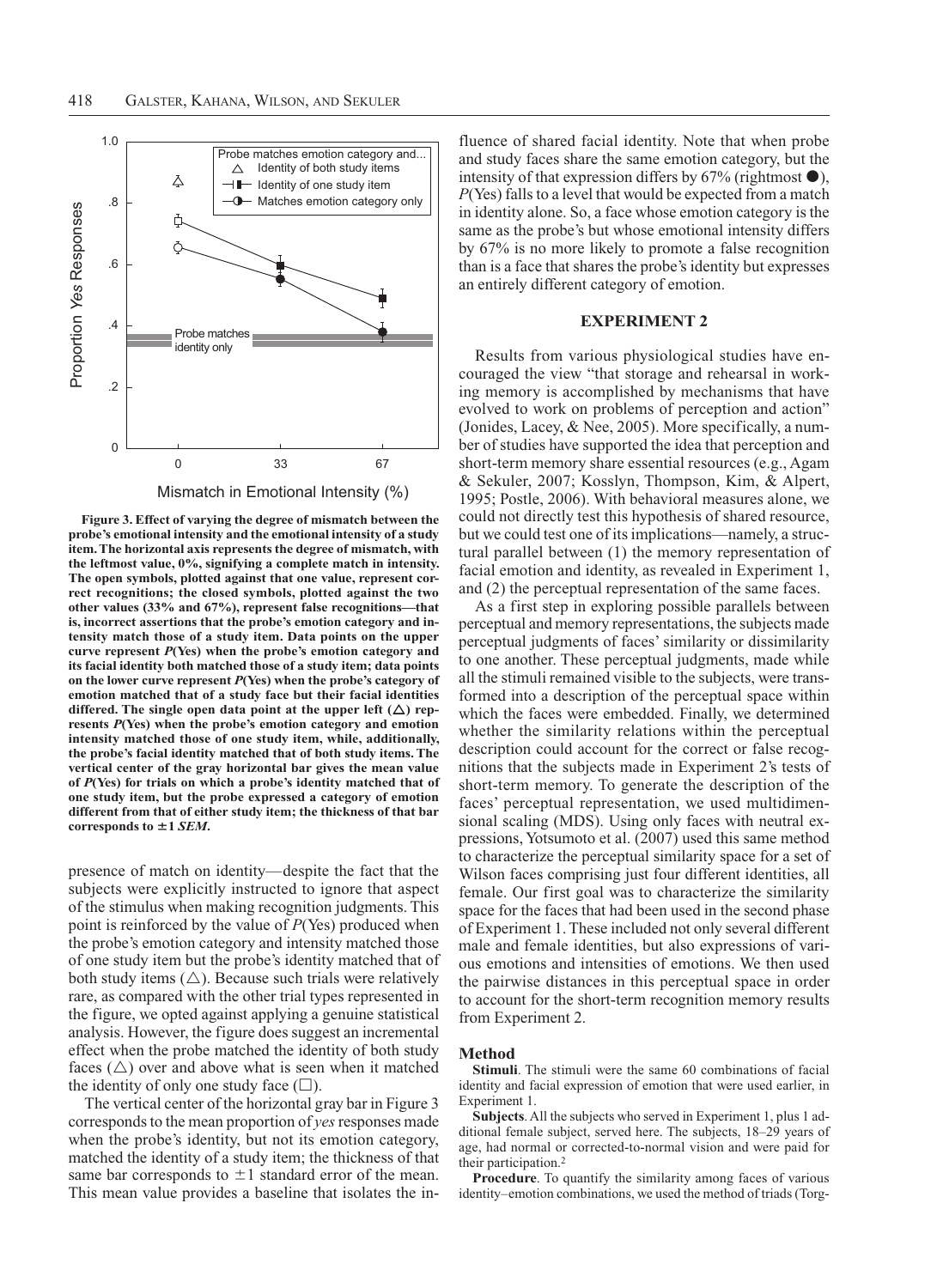erson, 1958), a procedure that worked well previously, in a study using emotionally neutral Wilson faces (Yotsumoto et al., 2007). At trial onset, a fixation cross appeared in the center of the screen for 100 msec. After the cross disappeared, three faces appeared, all equidistant from the center of the screen and from each other. The subjects viewed the three faces and then used the computer mouse to make two responses. The first response selected the two faces that seemed perceptually most similar; the second response selected the two faces that seemed perceptually most dissimilar. In order to remind the subject of the current criterion, "similar" or "different" appeared in the center of the screen. Choices were made by mouse clicks on the desired faces. Once a particular face had been selected, a thin blue frame was inserted around it, which confirmed the selection. If the subjects misclicked on some face, the selection could be erased by clicking again on the same face. The subjects were not instructed to base their judgments on any particular characteristic (i.e., eyes, mouth, expression, hair) but were instructed to go at a relatively rapid pace so as to reduce in-depth scrutiny of each face. Note that all three faces remained visible to the subjects until both responses were made. As a result of the stimuli's persistence, the subjects did not have to draw upon memory in making their similarity/dissimilarity responses; instead, responses could be based on the perceptual responses elicited by the stimuli.

With 60 different face stimuli, presenting each face with every other pair of faces would have required 205,320 trials (60  $\times$  $59 \times 58$ ) for just a single presentation of each possible trio. To reduce that number to a more manageable value, we resorted to a balanced-incomplete block design (BIBD; Weller & Romney, 1988). BIBD balances the number of times each *pair* of stimuli is seen but does not balance the frequency with which each *triad* is seen. Each time that the schedule called for some pair of faces to be presented, the face that accompanied them varied. As a result, repetitions were of pairs and not triads.

Each subject served in one session of 930 trials, which allowed every *pair* of faces to be presented six times. Each subject saw the 930 trials in a different order. In order to satisfy the stringent requirements for BIBD, we added 2 additional neutral faces to our set of 60 faces; the results from those neutral faces were discarded without analysis.3 Trials were self-paced.

The subjects' responses were entered into a dissimilarity matrix in which the pair judged most similar was assigned a value of three, the pair judged most different was assigned a value of one, and the undesignated pair received an intermediate value, two. The individual subjects' matrices were summed and then normalized by the frequency with which each pair of faces occurred during the experiment. The resulting matrix was processed by SPSS's ALSCAL routine using a Euclidean distance model to relate dissimilarities in the data to corresponding distances in the perceptual representation. We evaluated the MDS solutions that were achieved in one through four dimensions.

## **Results and Discussion**

To determine the appropriate number of dimensions for an MDS solution, we compared the goodness of fit achieved in varying numbers of dimensions. The results, expressed as values of stress (Borg & Groenen, 2005), can be seen in Figure 4. The fact that stress declines from a 1-D solution to a 2-D solution and remains relatively constant thereafter supports the idea that two dimensions constitute an appropriate space within which to analyze the MDS results. Using Kruskal's rules of thumb as a guide (Borg & Groenen, 2005), the MDS fit to the data can be characterized as between *good* and *excellent*. The quality of the 2-D MDS solution is confirmed by Figure 5. The figure shows a scatterplot, known as a Shepard plot, where all 1,770 interpoint distances (60  $\times$  59/2) from the



**Figure 4. Stress associated with multidimensional scaling solutions in varying numbers of dimensions. Stress, which is inversely related to goodness of fit, declines substantially from a 1-D to a 2-D solution and is roughly constant thereafter.**

MDS solution have been plotted against their corresponding dissimilarities from the original data set. The pattern of scatter around values for which  $x = y$  (white line in graph) gives no evidence of an unaccounted, nonlinear component.

Figure 6 is a graphical presentation of the MDS-based distribution of the 60 stimulus faces. As an aid to interpreting the distribution of points, we regionalized the plot in order to link the obvious geometric properties of the distribution to the known features of the objects represented by the plotted points (Borg & Groenen, 2005). On the basis of a visual inspection, we identified compact regions of interest within the MDS graphical solution. Note first that the points corresponding



**Figure 5. Shepard plot based on the 2-D multidimensional scaling (MDS) solution. Points represent the interpoint distances from the MDS solution space versus the original dissimilarities among items. Note the relatively narrow scatter of points around the white 1:1 line and the absence of obvious systematic trends to the scatter.**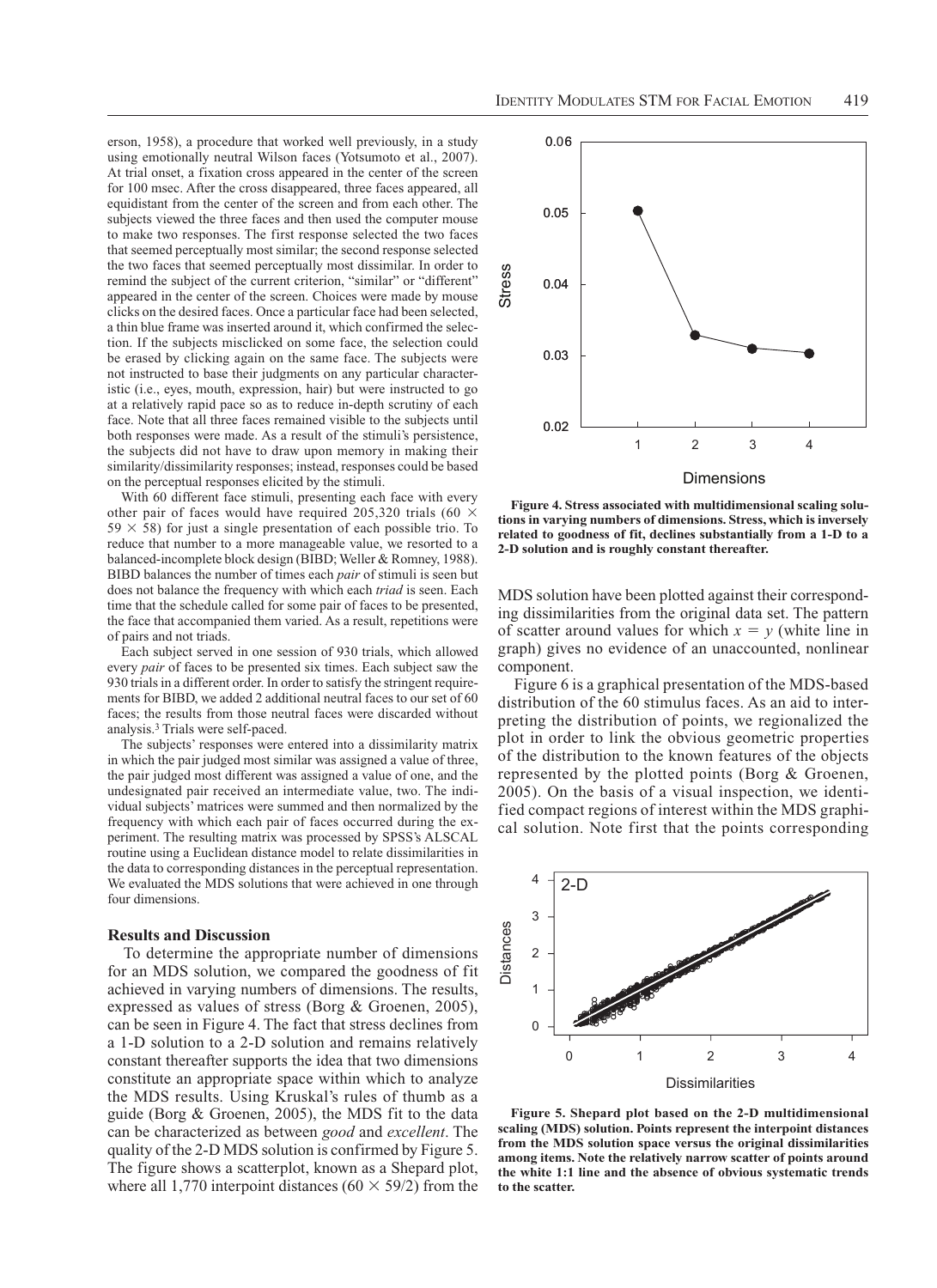

**Figure 6. The 2-D multidimensional scaling solution derived from subjects' triadic similarity judgments. Labels are of the form E.M/F#.1/2/3, where E is the first letter of the emotion's designation (angry, fearful, neutral, sad), M/F# is the gender and identity number of the Wilson face, and 1/2/3 is the intensity of emotion (33%, 67%, and 100%). Red, black, green, and blue lines enclose points that represent sad, neutral, fearful, and angry faces, respectively. Within each region (except that for neutral faces), a dashed line separates male (M) faces from female (F) faces. Note that faces representing different intensities of the same emotion and facial identity are near each other and that the order of facial identity relations is maintained across expression types.**

to each category of emotion form clusters that occupy distinct locations in the 2-D space. These clusters of emotion categories range from sadness (at the extreme left), through neutral, fear, and anger (at the extreme right). Note also that the clusters vary in their internal dispersions, with the points corresponding to neutral faces being more tightly clustered than the points corresponding to any of the other categories. Probably, this reflects the fact that with the neutral category, each face had just one exemplar, but with all other emotional categories, each face had three exemplars, one for each intensity of emotion.

At a finer level of analysis, one sees that within each category of emotion, the points representing the three exemplars of the same face (e.g., a particular male face expressing three levels of anger) are adjacent to one another. This confirms that both emotional intensity and facial identity entered into the subjects' perceptual judgments of similarity/dissimilarity. Finally, excepting the relatively tight cluster for neutral faces, within each category of emotion, male faces are separated from female faces, as shown by the dashed lines that separate each emotion cluster into gender subsets. If one takes the location of any identity's neutral exemplar as the starting point, the distance of that same identity's faces in any of the emotion categories provides a rough index of that face's ability to express that emotion. Interestingly, on this index, we see no consistent difference between exemplars corresponding to male and female faces. For example, although female faces seem to express fear and anger somewhat more vividly than do our male faces, male faces more vividly express sadness. We will return to this point later, in the General Discussion section.

Previous studies demonstrated that short-term recognition for various stimulus types is strongly dependent on the similarity or dissimilarity among items. This result has been shown for patches of differing hue (Nosofsky & Kantner, 2006), complex sounds (Visscher, Kaplan, Kahana, & Sekuler, 2007), Gabor patches (Kahana, Zhou, Geller, & Sekuler, 2007), and synthetic faces with neutral expressions (Sekuler, McLaughlin, Kahana, Wingfield, & Yotsumoto, 2006). This relationship is strongest when similarity/dissimilarity is expressed as a scalar value derived by summing the similarity or dissimilarity of a *p* item to each of the items in memory (Clark & Gronlund, 1996; Sekuler & Kahana, 2007). To assess this variable's influence on short-term recognition memory for facial emotions, we regressed *P*(Yes) responses from Experiment 1 against the summed separations in MDS space of the *p* and each study face (Figure 6). Although both correct and false recognitions should be related to summed separation, that relationship ought to differ for the two types of responses. In particular, one expects that the proportion of correct recognitions will exceed the proportion of false recognitions. Therefore, we performed separate linear regressions for *P*(Yes) on target trials, where a *yes* response constituted a correct recognition, and on lure trials, where a *yes* response constituted a false recognition.

To carry out the regressions, we first ordered trials of each type according to the trial's summed distance between *p* and study items. Then trials were separated into a number of equally populous bins, each representing a different mean level of summed distances. The mean proportions of hits and false recognitions were then calculated for the trials in each bin. Figure 7 shows the result of the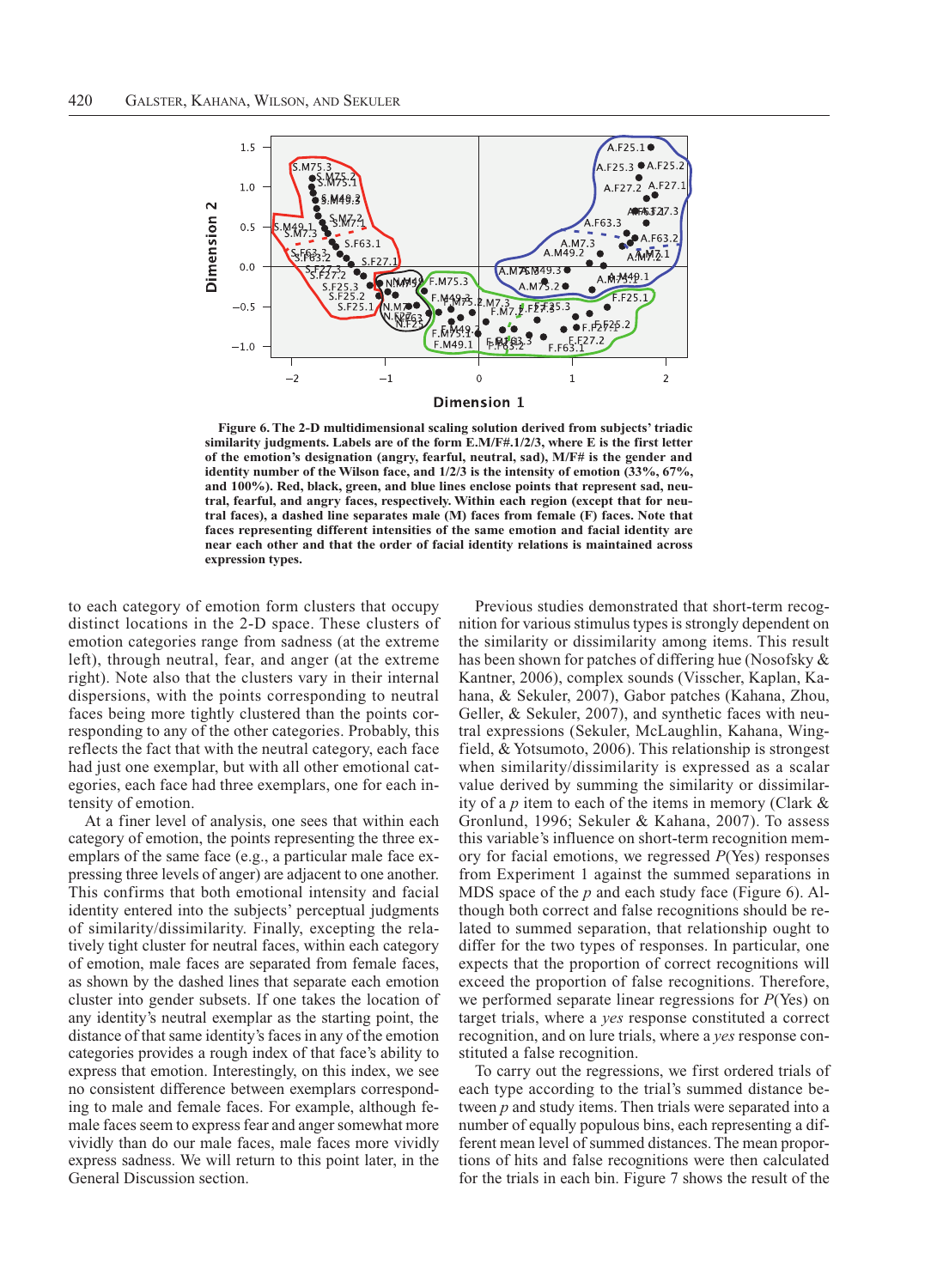

**Figure 7. Proportions of** *yes* **responses on target trials (, correct recognitions) and on lure trials (, false recognitions) as a function of the summed distances of the probes to the study items. Data from individual trials were ordered and then put into equally populous bins for the purposes of linear regression.**

linear regressions on target trials and on lure trials. Letting *D* represent the mean value of summed distances, the best-fitting lines were

and

$$
P(Yes) = -.0398D + 0.812
$$

$$
P(Yes) = -.0556D + 0.633
$$

for targets and lures, respectively. The difference in slopes was not reliable, since the 95% confidence intervals around the two values overlapped. For fits to target and lure trials, the root-mean squared deviations were 0.032 and 0.039; the values of *r*2 associated with the two bestfitting lines were .71 and .88. Together, this pair of values indicate that *D*, the independent variable derived from simple, Euclidean measurements in the 2-D similarity space, does a reasonable job of predicting the proportion of recognitions, correct and false, produced by different combinations of study faces and probes.

To gauge how important it was to include not only facial emotion, but also facial identity, when computing regressor variables, we did two additional, unidimensional regression analyses. For these, regressors were generated by collapsing over the dimension of facial identity or over the dimension of emotion (category and intensity). Specifically, to collapse over emotion, we averaged all the MDS coordinates that were associated with a particular identity, and to collapse over identity, we averaged all the MDS coordinates that were associated with a particular category and intensity of emotion. With each set of unidimensional values as the starting points, a regression was done on the binned values of summed dissimilarity associated with individual trials.

When either dimension of the similarity space was muted as a regressor, the resulting values of *r*2 decreased. When facial identity was muted, leaving emotion alone to enter into the computations, regressions for target and lure produced *r*2 values of just .48 and .52. The substantial decline when facial identity was omitted from the perceptual space parallels the demonstration that facial identity influenced the subjects' memory-based judgments of facial emotion (see Figure 3). Finally, when facial emotion was muted, leaving only facial identity to enter into the computations, the quality of the model declined further, to just  $r^2 = 0.32$  and 0.26, for target and lure trials, respectively. Although a precise numerical comparison is impossible, this weak but nonzero value of  $r^2$  is reminiscent of the finding that facial identity alone, with no match on emotion whatever, attracts some small proportion of memorybased false recognitions (Figure 3).

The vertical separation between the two regression lines in Figure 7 suggests something of theoretical importance. As was explained above, some models of shortterm memory (e.g., Clark & Gronlund, 1996; Sekuler & Kahana, 2007) assume that recognition responses are based on a probe item's summed similarity to the items in memory. In carrying out summed similarity, the regressions whose results are shown in Figure 7, we substituted summed Euclidean distances as measured in Figure 6 for the summed similarity variable. (This substitution avoided the need to make assumptions about the function relating similarity to distance.) If no variable other than summed distance governed recognition responses, one would expect that, for any given value of summed distance, *P*(Yes) on target trials would equal *P*(Yes) on lure trials. In terms of Figure 7, the mostly shared values of summed distance should cause the regression lines for lure and target trials to be superimposed. That the two are not superimposed suggests that some additional variable influenced the recognition responses. Whatever this additional variable might prove to be, its potency can be gauged from the substantial *y*-intercept difference between the two regression lines in Figure 7. This additional variable might take the form of contextual information—for example, information about the episodic or temporal context in which the probe face most recently appeared (Howard & Kahana, 2002). A complete characterization of this variable, though, will require additional experiments targeted at this hypothesis.

# **GENERAL DISCUSSION**

The memory-based recognition judgments from Experiment 1 showed that emotional expression and facial identity are processed in combination with one another. Experiment 2 produced an analogous result, but for perceptual processing of the same set of faces. The fact that a metric 2-D perceptual representation gave a good account of memory performance suggests at least a rough structural parallel between the psychological space in which perceptual similarity/dissimilarity judgments are made and the psychological space used for short-term recognition memory.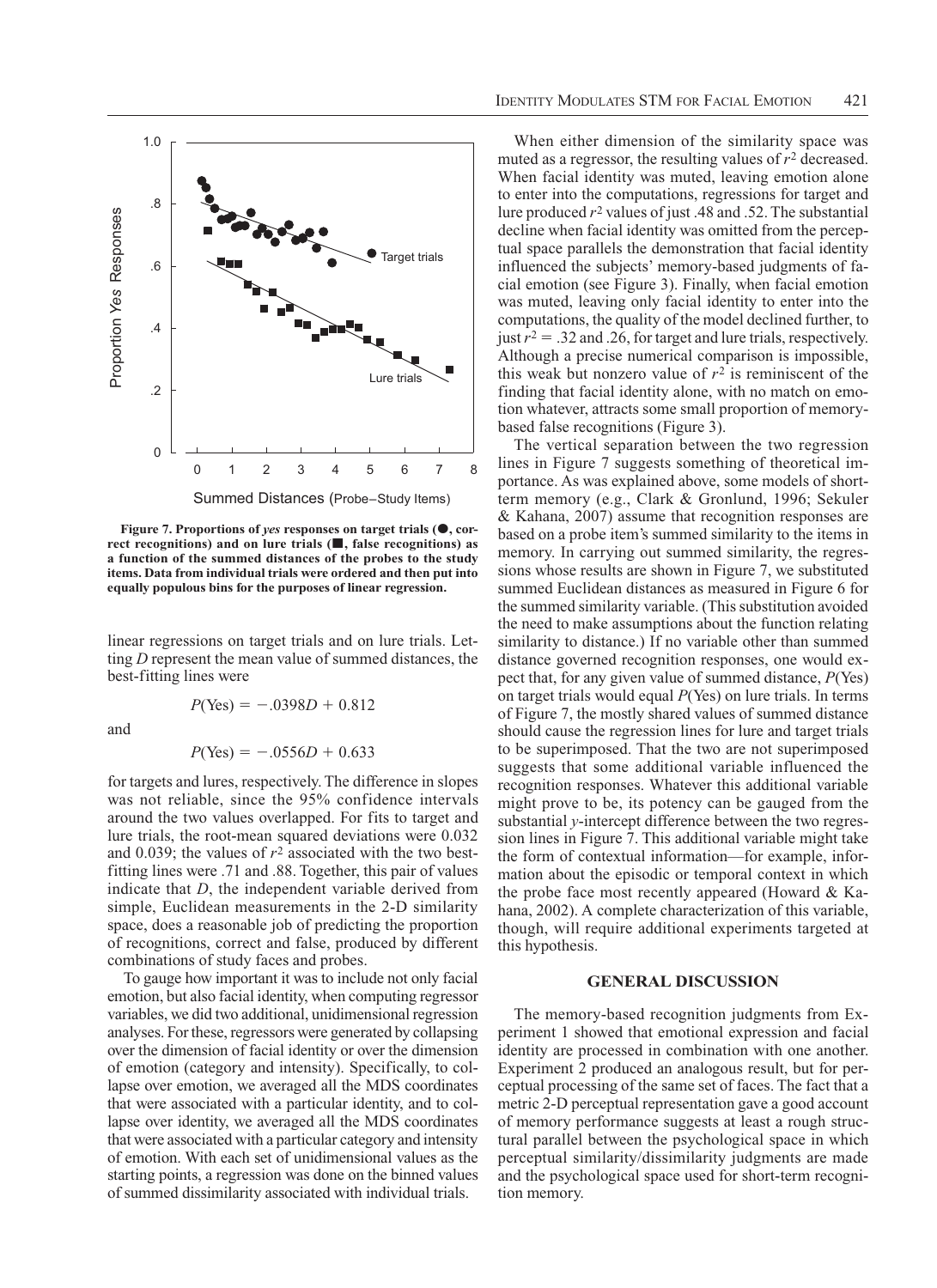This result extends a previous finding with emotionneutral synthetic faces in which variation and blending of facial identities produced stimuli that lay along the orthogonal axes and along the diagonal of a 3-D space. In that study, Yotsumoto et al. (2007) showed that the MDS-derived perceptual space for these stimuli preserved much, but not all, of the structure that had been built into the stimuli and could be used in a stimulus-oriented account of recognition memory.

As was mentioned earlier, our application of MDS incorporated a metric, Euclidean distance model. Although the pattern of results in the Shepard diagram (Figure 5) is consistent with such a model, the use of this model rests on two assumptions that bear particular examination. First, the model assumes that different emotional expressions were perceptually equivalent in intensity. We did not think it was necessary to test that assumption ourselves, since others had already carried out such a test. Using a superset of our stimulus faces, Isaacowitz et al. (2006b) showed that the strongest expressions of different emotions were, in fact, comparable to one another in perceived intensity. Second, the model implicitly assumes at least an interval scale of measurement for the three levels of emotional intensity used in our experiments—that is, 33%, 67%, and 100% of the maximum. A direct, formal test of this assumption would require a massive, targeted data collection effort of its own. In place of such a test, we note that our existing results from Experiment 1 bear on the relationships among the three intensities of emotion. The horizontal axis in Figure 3 is calibrated in terms of the percentage of mismatch between the intensity of the probe face's emotion and the intensity of a study item face's emotion. Note that there is an approximately linear change in *P*(Yes) as the intensity mismatch increases from 0% through 67%. This result alone is not dispositive, but it is consistent with the assumption that the physical changes in emotional intensity produce comparable, corresponding changes in subjective intensity.

# **Parallels Between Memory and Perception**

Experiments 1 and 2 point to possible structural parallels between the space in which faces are represented perceptually and the space in which faces are represented in shortterm memory. Although far from dispositive, these parallels are consistent with an emergent-processes account of shortterm memory. Such an account postulates that for temporary storage, working memory exploits brain regions that are shared with sensory processing (Jonides et al., 2008; Postle, 2006). There are some obvious limitations to our ability to elucidate possible parallels between perception and short-term memory for facial emotions. One limitation arises from the fact that the data presented here represent an average over subjects, over trials, and, in some cases, over diverse sets of study faces and probes. A second limitation is that Experiments 1 and 2 used a relatively narrow sample of facial identities and emotions. For one thing, as will be explained below, those experiments had to exclude Wilson faces that displayed smiles. In addition, the faces used in those experiments were derived from just the six individuals whose emotional expressions were judged to match best the intended target categories. Clearly, the possibility of parallels between processing in memory and perception should be tested further, with faces that represent even wider ranges of identities and emotional expressions.

## **Perceptual Processing**

Experiment 1 began by identifying a set of *neutral* Wilson faces that were most reliably judged as expressing no emotion. In that process, the subjects attempted to categorize the emotion, if any, that was shown by each briefly presented face. A response was considered correct if it was consistent with the category of emotion that had been imparted to the face. As was expected, success in categorizing an emotion varied with the intensity of that emotion (Woodworth & Schlosberg, 1954). Our subjects made essentially no errors when an emotion was either 67% or 100% of the maximum for that emotion. However, the subjects did miscategorize displays of emotion when emotional intensity was weak—that is, when an emotion was just 33% of its maximum intensity. We believe that this result is not an artifact of our having used synthetic faces or even of our brief presentations. In fact, this finding reproduces classic results using a variety of face types and display durations (Woodworth & Schlosberg, 1954). More recently, Pollick, Hill, Calder, and Paterson (2003) used point-light displays of moving faces and demonstrated a small but significant relationship between duration and perceived emotional expression, with longer durations generally producing emotions that were judged more intense. In an account of the circuitry responsible for recognition of emotions, Adolphs (2002) described a possible neural basis for the sharpening of emotion judgments with duration—namely, timevarying feedforward and feedback interactions among components in a distributed network of brain regions.

It is interesting to note that in classic studies, when subjects were asked to categorize weak displays of emotion, not only were their judgments frequently wrong, but also those judgments were easily manipulated—for example, by an intentionally misleading label given by the researcher (Fernberger, 1928). These powerful emotion-priming effects are not easily accommodated by simple face recognition models that postulate a strong modularity of the participating components (e.g., Bruce & Young, 1986). However, by adding reciprocal feedforward and feedback connections between components, an interactive version of the basic model could accommodate top-down modulation by nonvisual factors.

Our characterization of perceptual processing was based on similarity/dissimilarity judgments with triads of faces (Experiment 2). The perceptual space produced from subjects' judgments by MDS (Figure 6) suggested interesting differences in the emotional displays between male and female faces. In particular, within each emotion category, male and female faces occupied distinct but neighboring locations in the perceptual space. As an illustration, consider faces' locations within the sadness category. There, male faces occupy more extreme locations, relative to their neutral positions, than do female faces, but the ordering by gender is reversed within the fear and anger categories. We cannot tell whether these results reflect genuine genderrelated differences or are somehow a result of our having initially culled faces from the large library of faces. Recall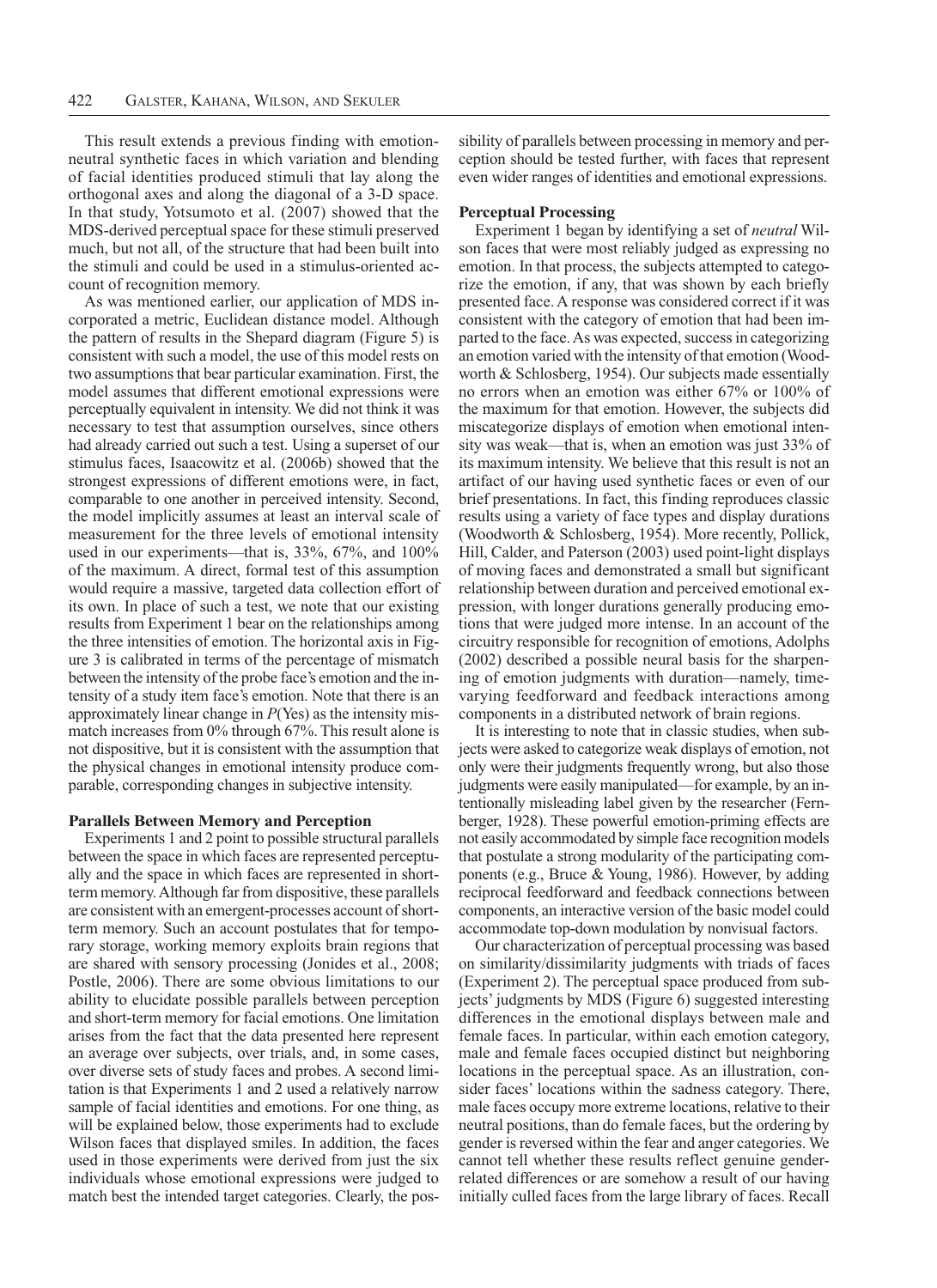that we limited our stimuli to faces that most convincingly appeared as neutral when they were intended to be neutral. To determine whether the gender-related differences were genuine would require an extensive, random collection of faces that had not been selected, as in Experiment 1, against some potentially biasing characteristic. It may well be that some sexually dimorphic characteristics of human faces make it differentially easy for male and female faces to express diagnostic signs of particular emotions (Becker, Kenrick, Neuberg, Blackwell, & Smith, 2007).

## **Short-Term Memory**

In Experiment 2, recognitions of an expressed emotion increased when the probe face's identity matched the identity of one or more items in memory. So, even though facial identity was notionally irrelevant to the task, it still exerted a strong influence on subjects' recognition responses. This result, which is illustrated in Figure 3, was confirmed by the regression analysis in which the recognition results were far better fit using a regressor that took both identity and expression into account than using a regressor that treated the two as independent dimensions.

Our study examined faces that were expressing the emotions of anger, sadness, and fear but intentionally omitted faces with happy expressions. Such faces were excluded from our stimulus set because many nominally "happy" Wilson faces struck pilot subjects as peculiar—that is, not genuinely happy. The smiles were described as inauthentic or insincere, what others have dubbed *professional* smiles. Such smiles are generated out of courtesy, rather than as an expression of happiness (Wallace, 1997, p. 289). We believe the perceived lack of sincerity arose from the fact that Wilson faces' lips were not permitted to part. In order to control simple, luminance-based cues that might, on their own, differentiate one emotion from another, Goren and Wilson's (2006) algorithm for expression generation foreclosed a display of teeth, even when the zygomaticus major muscle, a principal participant in smiles, would have parted the lips of an actual face. This design decision was consequential because, when human judges attempt to identify a happy expression, they make important use of the parting of the lips (Smith, Cottrell, Gosselin, & Schyns, 2005).

In Experiment 2, the subjects most accurately recognized a probe's *emotion* when that probe's *identity* matched the identity of both study items (see Figure 3). When two study items happened to share the same identity, our experimental design forced those two faces to display emotions drawn from different categories. Essentially, this constraint meant that as the subjects were encoding what they had seen, they were exposed to two different examples of the same person's face. In principle, these two examples might enable subjects to extract some consistent facial structures from the two study faces, which could be helpful in evaluating the probe face's emotion. In everyday social encounters, we often need to read and make sense of emotions that are expressed on the faces of strangers—that is, people with whom our prior experience is limited or even nonexistent. In such circumstances, we do not have access to the optimum neutral baseline—that same person's own face when it is at rest. Therefore, we must judge and react to the emotional

expression more or less on its own, in an absolute framework that very likely is influenced by long-term memory of previous encounters with other people. Previous experience making emotion judgments might explain Elfenbein and Ambady's (2002) finding that facial emotions expressed by members of one culture are more accurately perceived and interpreted by members of that same culture than they are by people who are not members of that culture. It may be that this difference arises from experience-based learning of the characteristics of that culture's "typical" face(s) when the faces are physically at rest.

As was just mentioned, experience with particular faces or types of faces seems to boost perceptual interpretation of the emotional expressions on those faces. It is important to note, therefore, that both our perceptual and memory measurements were made with faces that were unfamiliar to the subjects, at least upon initial viewing. Although the best-known neuropsychological tests of face recognition memory depend on face stimuli that are not familiar to people being tested (Duchaine & Weidenfeld, 2003), many key results for face perception and memory come from studies in which at least some of the faces were familiar to the subjects (e.g., Bredart & Devue, 2006; Bruce & Young, 1986; Ganel & Goshen-Gottstein, 2004; Ge, Luo, Nishimura, & Lee, 2003; Kaufmann & Schweinberger, 2004; Laeng & Rouw, 2001; Troje & Kersten, 1999). The distinction between familiar and novel faces may bear on the parallels we observed between perception and recognition memory. Arguably, increasing familiarity with a particular face allows recognition memory to approach a limit set by a subject's ability to discriminate visually some change in the face. Thus, with images of Mao Tse-Tung as stimuli, Ge et al. demonstrated that Chinese subjects' ability to recognize small distortions of Mao's face from memory alone closely matched the subjects' ability to discriminate such distortions perceptually. This striking convergence of recognition memory and perception was confirmed using the faces of people who, although not famous, were highly familiar to particular subjects (Bredart & Devue, 2006).

#### **Representing Facial Emotion**

Figure 6 shows the 2-D MDS description of the perceived similarities among our stimuli, which varied in facial emotion, facial identity, and gender. This representation of similarities among multidimensional stimuli can be compared with some well-known characterizations of the psychological space representing emotion. For example, on the basis of categorical judgments of facial expressions shown in a series of photographs, Schlosberg (1952) proposed a 2-D representation for emotion. That representation, inspired by Newton's circular color surface, was spanned by two principal, opponent axes (pleasant–unpleasant and attention–rejection). In analogy to the location of desaturated colors in Newton's color system, neutral expressions occupied a position at the center of the surface. Even a casual comparison of Schlosberg's space and our own suggests that the two are not well correlated. For example, in Figure 6, judgments of neutral expressions do not occupy a special position central to all other emotions but are sandwiched between the judgments for two other emotions.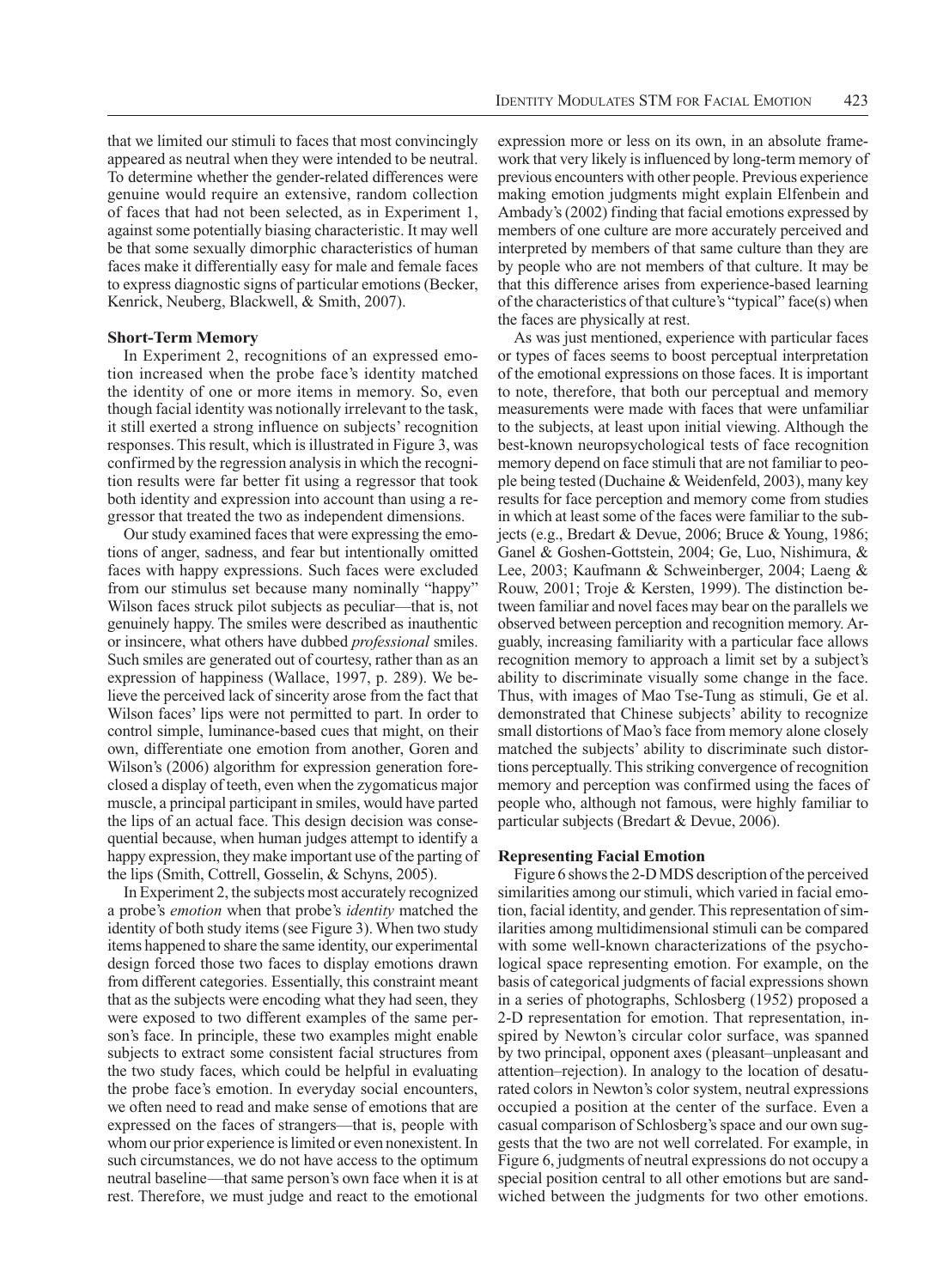J. A. Russell (1980) derived an alternative representation of affective space, starting from categorical judgments of emotion-related words. Although this space shared the dimensionality of Schlosberg's space, in it emotions were not mapped onto a circular *surface*, but onto to a circumplex; that is, different emotions were systematically arranged around the perimeter of a circle (for a rigorous description of circumplex structure, see Revelle & Acton, 2004). Note that in a circumplex model, a neutral emotion would occupy a location on the circumference of the circle, surrounded by other emotions (compare Figure 6). Russell's basic result has been supported by several subsequent studies, including ones in which subjects judged the similarity of photographs of facial expressions (see Posner, Russell, & Peterson, 2005, for a review).

The path of points in Figure 6's MDS solution suggests a roughly circular arc. The absence of smiling faces from Experiment 2's stimulus set might account for some of the obvious gap in a path that otherwise would have been consistent with the circumplex model. Potential data from other emotions that were omitted from our stimulus set could account for another portion of the gap. However, some interemotion proximities in Figure 6 are not consistent with their counterparts in J. A. Russell's (1980) original circumplex account of affective states or with a recent revision (Posner et al., 2005) of that account. Most notably, as compared with the standard circumplex model, in Figure 6, the locations occupied by angry faces and fearful faces are interchanged. Neither this discrepancy nor the obvious gap in what might be a fragment of a circular path bear strongly on the validity of a circumplex model of emotion. After all, the judgments upon which our MDS solution was based reflect variation not only in category of emotion, but also in intensity of emotion, facial identity, and gender. Unavoidably, the outcome of the scaling process reflects not only the underlying structure of psychological or affective processes, but also the way in which those underlying processes happen to be sampled by whatever particular set of stimuli is used to probe that structure (e.g., Bosten, Robinson, Jordan, & Mollon, 2005). That limitation points the way toward future studies that expand the analysis presented here by including a more complete range of emotions and by studying a subject population whose representational spaces might be atypical (e.g., D'Argembeau & van der Linden, 2004; Habak, Wilkinson, & Wilson, 2008; Riby, Doherty-Sneddon, & Bruce, 2008). Such studies might also usefully clarify the nature of the linkage between representations of facial identity and facial emotion. A clarification of this point would have considerable theoretical value, since there are several different mechanisms by which two perceptually distinct aspects of some remembered stimulus might appear to influence one another. For example, a stimulus's distinct attributes could be bound together into a single unified multidimensional representation. This is the arrangement typically used in various computational models of memory (Estes, 1994; M. S. Humphreys, Pike, Bain, & Tehan, 1989; Sekuler & Kahana, 2007). In an alternative formulation, the representations of a stimulus's aspects are kept separate—say, in different, specialized regions of the brain or within different populations of neurons within the same region. In a recognition experiment, each separate representation would then be compared against the representation of the probe stimulus's corresponding aspect, and the aggregate of all the comparisons would be used to guide the recognition response. A third and final formulation assigns one stimulus aspect priority over the other aspects. Specifically, the representation of one aspect in the probe provides an index, or *address*, to the representations of the study items. This hypothesis, which owes an obvious debt to computer architecture, resembles a number of previous proposals in the literature on human memory (e.g., Hollingworth & Henderson, 2002; Treisman & Zhang, 2006; Wheeler & Treisman, 2002). Note that in this account, although one aspect has not been encoded as an integral part of study items' representations, that aspect does have an indirect influence on recognition by guiding the retrieval of study items' representations. Selecting among these three competing models, any one of which could produce results like those we presented, requires a behavioral experiment that is designed and targeted for such selection or, possibly, an appropriately designed study with functional neuroimaging.

As was mentioned earlier, our experiments' results are consistent with the proposition that perception of faces and memory for faces draw on a common, shared representation of similarity. Moreover, this shared similarity representation serves both facial identity and emotional expression. This outcome was a surprising one. After all, distinct computational demands are associated with perception and with memory. Similarly, distinct neural computations are needed to recognize a face's identity (i.e., who the face's owner is) and to interpret a face's emotional expression (i.e., what its owner's affective state is; Tsao & Livingstone, 2008). Some behavioral studies are consistent with the hypothesis that face identity and emotion draw upon the same representation (e.g., Ellamil et al., 2008). This shared representation of face similarity corresponds to the gateway stage postulated by recent multistage models of face processing. The initial stage in such models comprises brain regions that are sensitive to changes in facial structure, regardless of whether those changes are generated by differences between the identities of two faces' owners or by changes in the emotional expression of a single face. In such models, this initial, structure-sensitive stage of processing is followed by a stage or stages that produce categorical information about identity or emotional expression. A recent study using fMRI adaptation gives strong support to models of this class. Exploiting the fact that the BOLD signal declines as a stimulus is repeated, Fox, Moon, Iaria, and Barton (2009) examined this adaptation of fMRI signals as subjects viewed stimulus sequences of morphed faces. These morphed faces were designed to simulate varying degrees of changing identity or changing emotional expression. In support of the idea that emotion and identity exploit a shared similarity space, Fox et al. (2009) identified an area in the occipital cortex that was sensitive to structural changes in a face, independently of whether those changes reflected a change in identity or in emotion. Activation patterns in entirely other brain areas were associated with subjects' judgment of which category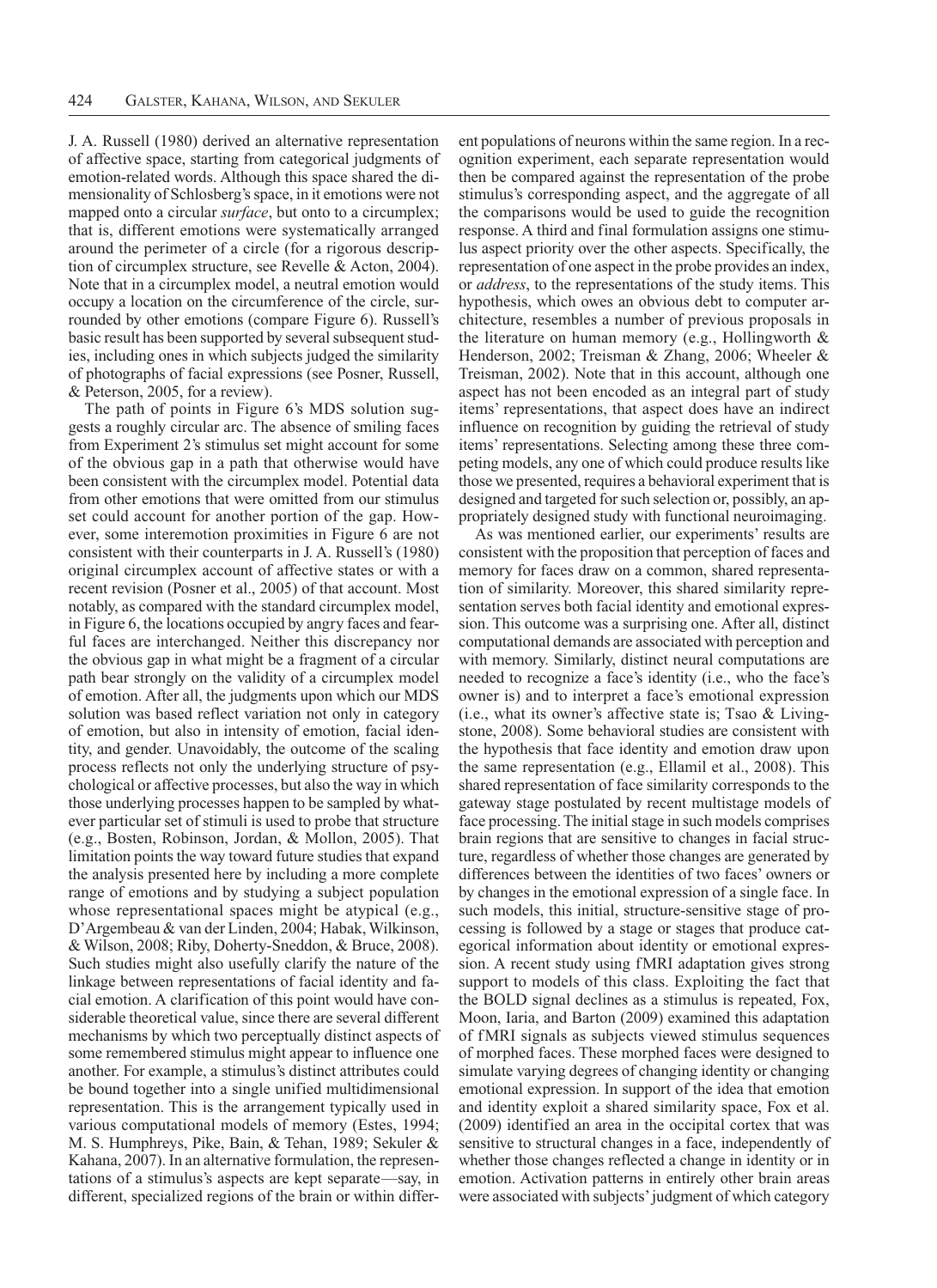of change was being displayed. However valuable such studies are, they represent only a beginning of an attempt to understand how humans process, remember, and assess the faces of their cospecifics. In particular, these studies only begin to shed light on the neural circuits and computations that are required in order to translate facial similarities into full-fledged, memory-dependent judgments, including judgments that incorporate episodic and biographical information about a face's owner (van Vugt et al., 2009). In fact, behavioral as well as functional neuroimaging studies suggest that the initial stage of processing, which is shared by some facial attributes and functions, comprises just the raw material for complex, temporal interactions that are carried out by a spatially distributed network of specialized brain regions (Vuilleumier & Pourtois, 2007).

#### **AUTHOR NOTE**

This research was supported by National Institutes of Health Grants MH068404, MH55687, MH61975, and EY002158, and by Canadian Institute for Health Research Grant 172103. Many thanks to Shivakumar Viswanathan and Deborah Goren for contributions to the research reported here. Jason J. S. Barton made valuable comments on an earlier version of the manuscript. This report is based on data collected at Brandeis for M.G.'s master's thesis in Neuroscience. Correspondence concerning this article should be addressed to R. Sekuler, Volen Center for Complex Systems, Brandeis University, Waltham, MA 02454 (e-mail: sekuler@brandeis.edu).

## **REFERENCES**

- Adolphs, R. (2002). Neural systems for recognizing emotion. *Current Opinion in Neurobiology*, **12**, 169-177.
- Agam, Y., & Sekuler, R. (2007). Interactions between working memory and visual perception: An ERP/EEG study. *NeuroImage*, **36**, 933- 942.
- ASHBY, F. G., & MADDOX, W. T. (1990). Integrating information from separable psychological dimensions. *Journal of Experimental Psychology: Human Perception & Performance*, **16**, 598-612.
- Baudouin, J.-Y., Martin, F., Tiberghien, G., Verlut, I., & Franck,N. (2002). Selective attention to facial emotion and identity in schizophrenia. *Neuropsychologia*, **40**, 503-511.
- Becker, D. V., Kenrick, D. T., Neuberg, S. L., Blackwell, K. C., & Smith, D. M. (2007). The confounded nature of angry men and happy women. *Journal of Personality & Social Psychology*, **92**, 179-190.
- Borg, I., & Groenen, P. J. F. (2005). *Modern multidimensional scaling: Theory and applications* (2nd ed.). New York: Springer.
- Bosten, J. M., Robinson, J. D., Jordan, G., & Mollon, J. D. (2005). Multidimensional scaling reveals a color dimension unique to "colordeficient" observers. *Current Biology*, **15**, R950-R952.
- Brainard, D. H. (1997). The Psychophysics Toolbox. *Spatial Vision*, **10**, 443-446.
- BREDART, S., & DEVUE, C. (2006). The accuracy of memory for faces of personally known individuals. *Perception*, **35**, 101-106.
- Bruce, V., & Young, A. (1986). Understanding face recognition. *British Journal of Psychology*, **77**, 305-327.
- Clark, S. E., & Gronlund, S. D. (1996). Global matching models of recognition memory: How the models match the data. *Psychonomic Bulletin & Review*, **3**, 37-60.
- D'ARGEMBEAU, A., & VAN DER LINDEN, M. (2004). Identity but not expression memory for unfamiliar faces is affected by ageing. *Memory*, **12**, 644-654.
- Darwin, C. (1872). *The expression of the emotions in man and animals*. London: Murray.
- de Gelder, B., Pourtois, G., & Weiskrantz, L. (2002). Fear recognition in the voice is modulated by unconsciously recognized facial expressions but not by unconsciously recognized affective pictures. *Proceedings of the National Academy of Sciences*, **99**, 4121-4126.
- de Gelder, B., Vroomen, J., Pourtois, G., & Weiskrantz, L. (1999). Non-conscious recognition of affect in the absence of striate cortex. *NeuroReport*, **10**, 3759-3763.
- Duchaine, B. C., Parker, H., & Nakayama, K. (2003). Normal recognition of emotion in a prosopagnosic. *Perception*, **32**, 827-838.
- DUCHAINE, B. C., & WEIDENFELD, A. (2003). An evaluation of two commonly used tests of unfamiliar face recognition. *Neuropsychologia*, **41**, 713-720.
- Ekman, P. (1993). Facial expression and emotion. *American Psychologist*, **48**, 384-392.
- Ekman, P., & Friesen, W. V. (1975). *Unmasking the face: A guide to recognizing emotions from facial clues*. Englewood Cliffs, NJ: Prentice Hall.
- ELFENBEIN, H. A., & AMBADY, N. (2002). On the universality and cultural specificity of emotion recognition: A meta-analysis. *Psychological Bulletin*, **128**, 203-235.
- Ellamil, M., Susskind, J. M., & Anderson, A. K. (2008). Examinations of identity invariance in facial expression adaptation. *Cognitive, Affective, & Behavioral Neuroscience*, **8**, 273-281.
- Estes, W. K. (1994). *Classification and cognition*. Oxford: Oxford University Press.
- FERNBERGER, S. W. (1928). False suggestion and the Piderit model. *American Journal of Psychology*, **40**, 562-568.
- Fisher, R. A., & Yates, F. (1963). *Statistical tables for biological, agricultural, and medical research* (6th ed.). New York: Hafner.
- Fox, C. J., Moon, S. Y., Iaria, G., & Barton, J. J. S. (2009). The correlates of subjective perception of identity and expression in the face network: An fMRI adaptation study. *NeuroImage*, **44**, 569-580.
- Fox, C. J., Oruc, I., & Barton, J. J. S. (2008). It doesn't matter how you feel: The facial identity aftereffect is invariant to changes in facial expression. *Journal of Vision*, **8**, 11.1-11.13.
- Fung, H. H., Lu, A. Y., Goren, D., Isaacowitz, D. M., Wadlinger, H. A., & Wilson, H. R. (2008). Age-related positivity enhancement is not universal: Older Chinese look away from positive stimuli. *Psychology & Aging*, **23**, 440-446.
- GANEL, T., & GOSHEN-GOTTSTEIN, Y. (2004). Effects of familiarity on the perceptual integrality of the identity and expression of faces: The parallel-route hypothesis revisited. *Journal of Experimental Psychology: Human Perception & Performance*, **30**, 583-597.
- Garner, W. R. (1974). *The processing of information and structure*. Potomac, MD: Erlbaum.
- Ge, L., Luo, J., Nishimura, M., & Lee, K. (2003). The lasting impression of chairman Mao: Hyperfidelity of familiar-face memory. *Perception*, **32**, 601-614.
- Goren, D., & Wilson, H. R. (2006). Quantifying facial expression recognition across viewing conditions. *Vision Research*, **46**, 1253-1262.
- Gosselin, P., & Kirouac, G. (1995). Decoding facial emotional prototypes. *Canadian Journal of Experimental Psychology*, **49**, 313-329.
- Habak, C., Wilkinson, F., & Wilson, H. R. (2008). Aging disrupts the neural transformations that link facial identity across views. *Vision Research*, **48**, 9-15.
- HASSELMO, M. E., ROLLS, E. T., & BAYLIS, G. C. (1989). The role of expression and identity in the face-selective responses of neurons in the temporal visual cortex of the monkey. *Behavioural Brain Research*, **32**, 203-218.
- HAXBY, J. V., HOFFMAN, E. A., & GOBBINI, M. I. (2000). The distributed human neural system for face perception. *Trends in Cognitive Sciences*, **4**, 223-233.
- HEFTER, R. L., MANOACH, D. S., & BARTON, J. J. S. (2005). Perception of facial expression and facial identity in subjects with social developmental disorders. *Neurology*, **65**, 1620-1625.
- HOLLINGWORTH, A., & HENDERSON, J. (2002). Accurate visual memory for previously attended objects in natural scenes. *Journal of Experimental Psychology: Human Perception & Performance*, **28**, 113-136.
- Howard, M. W., & KAHANA, M. J. (2002). A distributed representation of temporal context. *Journal of Mathematical Psychology*, **46**, 269-299.
- HUMPHREYS, G. W., DONNELLY, N., & RIDDOCH, M. J. (1993). Expression is computed separately from facial identity, and it is computed separately for moving and static faces: Neuropsychological evidence. *Neuropsychologia*, **31**, 173-181.
- Humphreys, M. S., Pike, R., Bain, J. D., & Tehan, G. (1989). Global matching: A comparison of the SAM, Minerva II, Matrix, and TODAM models. *Journal of Mathematical Psychology*, **33**, 36-67.
- Isaacowitz, D. M., Toner, K., Goren, D., & Wilson, H. R. (2008). Looking while unhappy: Mood-congruent gaze in young adults, positive gaze in older adults. *Psychological Science*, **19**, 848-853.